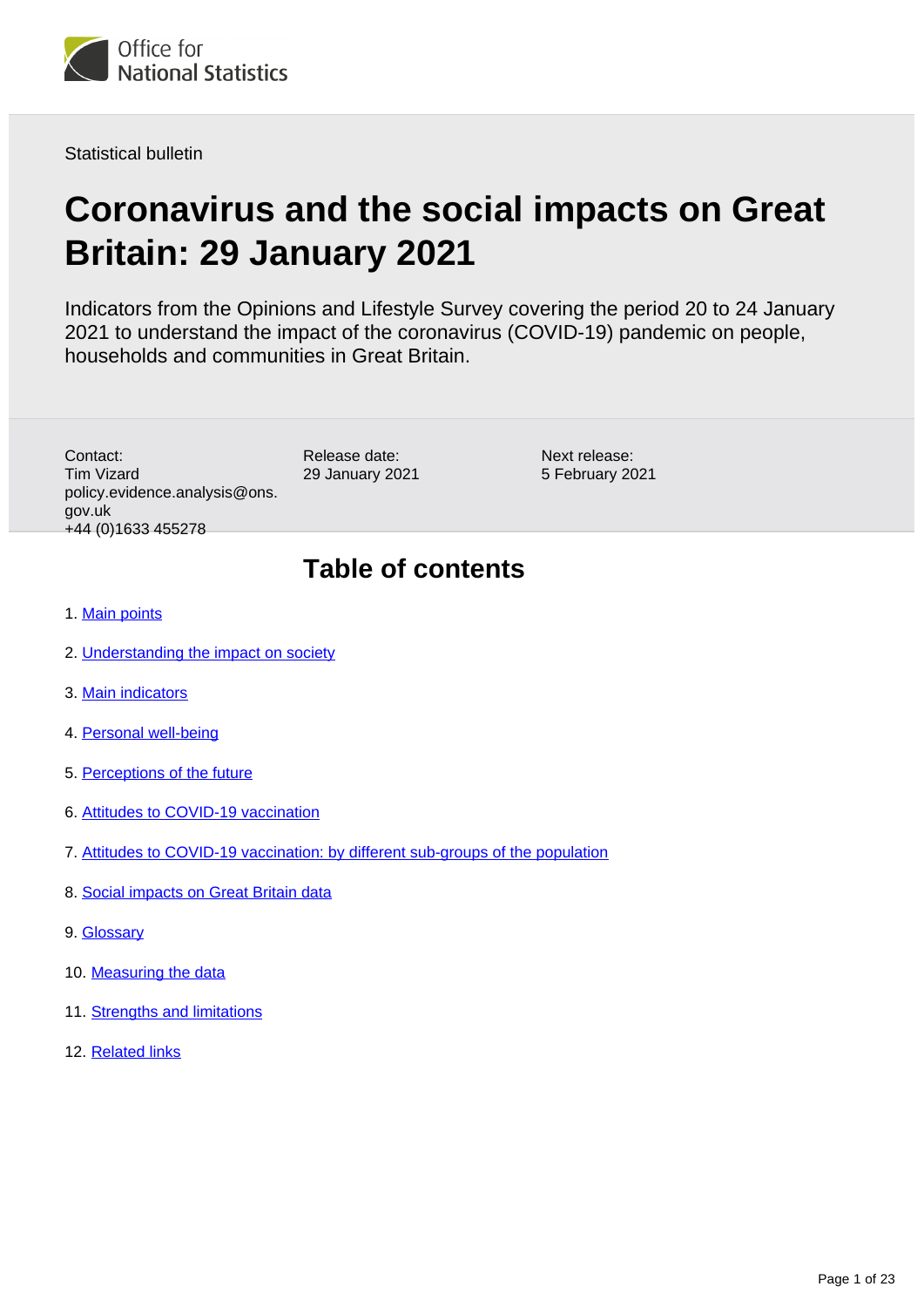# <span id="page-1-0"></span>**1 . Main points**

This week, over the period 20 to 24 January 2021, based on adults in Great Britain:

- Compliance with most measures to stop the spread of the coronavirus (COVID-19) remained high, with similar proportions to last week reporting always or often handwashing after returning home (90% this week and last week), using a face covering (95% this week compared with 96% last week) and avoiding physical contact when outside their home (94% this week compared with 93% last week).
- Personal well-being scores for life satisfaction, feeling that things done in life are worthwhile and happiness remained at some of the lowest levels recorded since this survey began in March 2020; the anxiety score remained similar this week to last week, having previously declined slightly compared with early January 2021.
- The proportion of adults who felt that it will take more than a year for life to return to normal (28%) continued to gradually rise this week and is higher than those who feel life will return to normal in six months or less (20%).
- Of adults yet to be offered the COVID-19 vaccine, around 9 in 10 (88%) of adults would be likely (very or fairly likely) to have the vaccine if offered, with around 1 in 20 (4%) unlikely (very or fairly unlikely); these are similar proportions to those reported last week (89% and 5% respectively).

This week, based on data collected between 10 December 2020 and 10 January 2021, we also looked at attitudes towards COVID-19 vaccination amongst different sub-groups of the population. We found:

- A higher proportion of adults aged 80 years and over (97%) reported that they were likely to have the vaccine, compared with adults aged 16 to 64 years and in an at-risk group (83%).
- Amongst adults who said they were unlikely to have the vaccine, 44% of the clinically extremely vulnerable and 36% of those in an at-risk group reported being worried about the effect of the vaccine on an existing health condition.
- Less than half (49%) of Black or Black British adults reported that they were likely to have the vaccine; higher proportions were reported amongst White (85%) and Mixed ethnicity (80%) groups.
- Within younger age groups, a lower proportion of women were likely to have the vaccine compared with men; the biggest difference was for those aged 30 to 49 years, 76% of women compared with 82% of men in this age group.

## **Statistician's comment**

"This week, around 9 in 10 adults said they were likely to have the vaccine (or have already had it).

However, younger adults were less likely to report wanting the vaccine if offered compared with older adults, with rates lower in younger women compared with younger men. We also found less than half (49%) of Black or Black British adults would be likely to have the vaccine if offered, the lowest rate found across ethnic groups."

Tim Vizard, Principal Research Officer, Office for National Statistics.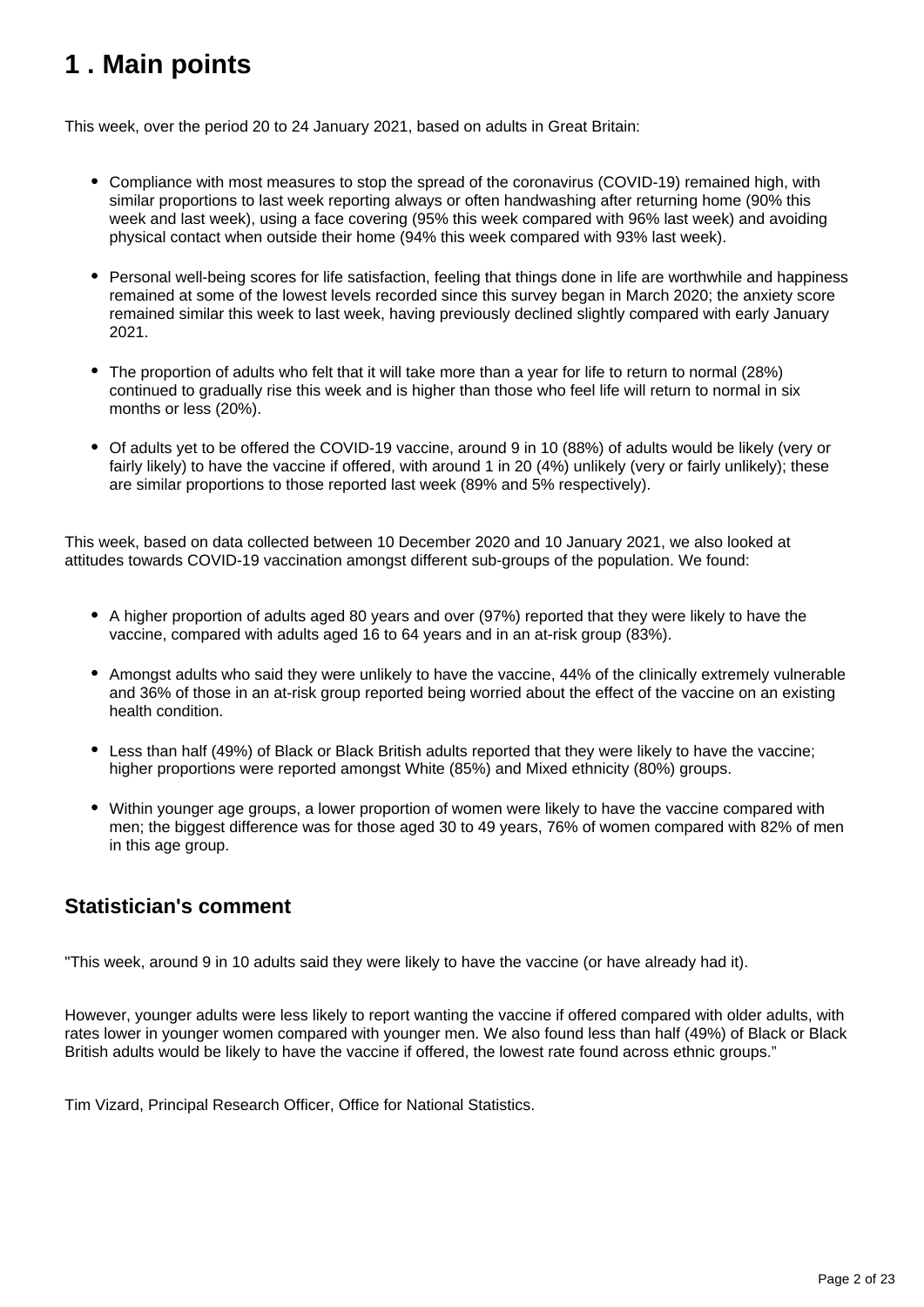# <span id="page-2-0"></span>**2 . Understanding the impact on society**

This bulletin contains data and indicators from a module being undertaken through the Office for National Statistics' (ONS') Opinions and Lifestyle Survey (OPN) to understand the impact of the coronavirus (COVID-19) pandemic on British society.

## **Weekly update**

The latest weekly statistics for Great Britain over the period 20 January to 24 January 2021 are examined.

The bulletin presents a summary of the results, breakdowns by age, sex, region and country, including confidence [intervals](https://www.ons.gov.uk/methodology/methodologytopicsandstatisticalconcepts/uncertaintyandhowwemeasureit#confidence-interval) for the estimates. These are contained in the [associated dataset.](https://www.ons.gov.uk/peoplepopulationandcommunity/healthandsocialcare/healthandwellbeing/bulletins/coronavirusandthesocialimpactsongreatbritain/29january2021/relateddata) Where changes in results from previous weeks are presented in this bulletin, associated confidence intervals should be used to assess the [statistical significance](https://www.ons.gov.uk/methodology/methodologytopicsandstatisticalconcepts/uncertaintyandhowwemeasureit#statistical-significance) of this difference.

The latest statistics in this release are based on a survey of 6,030 adults aged 16 years and above in Great Britain conducted between 20 January and 24 January 2021 (inclusive). Results from this period are based on 4,484 responding adults (74% response rate).

Throughout the bulletin:

- "this week" refers to responses collected during the period 20 January to 24 January 2021
- "last week" refers to responses collected during the period 13 January to 17 January 2021

## **Attitudes to COVID-19 vaccination**

This week, we focus on the attitudes towards vaccination of different sub-groups of the population in Great Britain.

Estimates are based on four waves of the OPN, with data collection taking place from 10 December 2020 to 10 January 2021. The four individual waves of data were pooled together to provide a sample of 14,133 adults aged 16 years and over in Great Britain.

# <span id="page-2-1"></span>**3 . Main indicators**

Compliance with most measures to help prevent the spread of the coronavirus (COVID-19) remained high this week, with 90% of adults reporting always or often handwashing after returning home (90% last week), 95% using a face covering (96% last week) and 94% avoiding physical contact when outside their home (93% last week). Around 9 in 10 (90% this week compared with 88% last week) adults reported always or often maintaining social distance when meeting up with people outside their support bubble (Table 1).

#### **Table 1: Main indicators**

Great Britain, 13 January to 24 January 2021

**Notes:**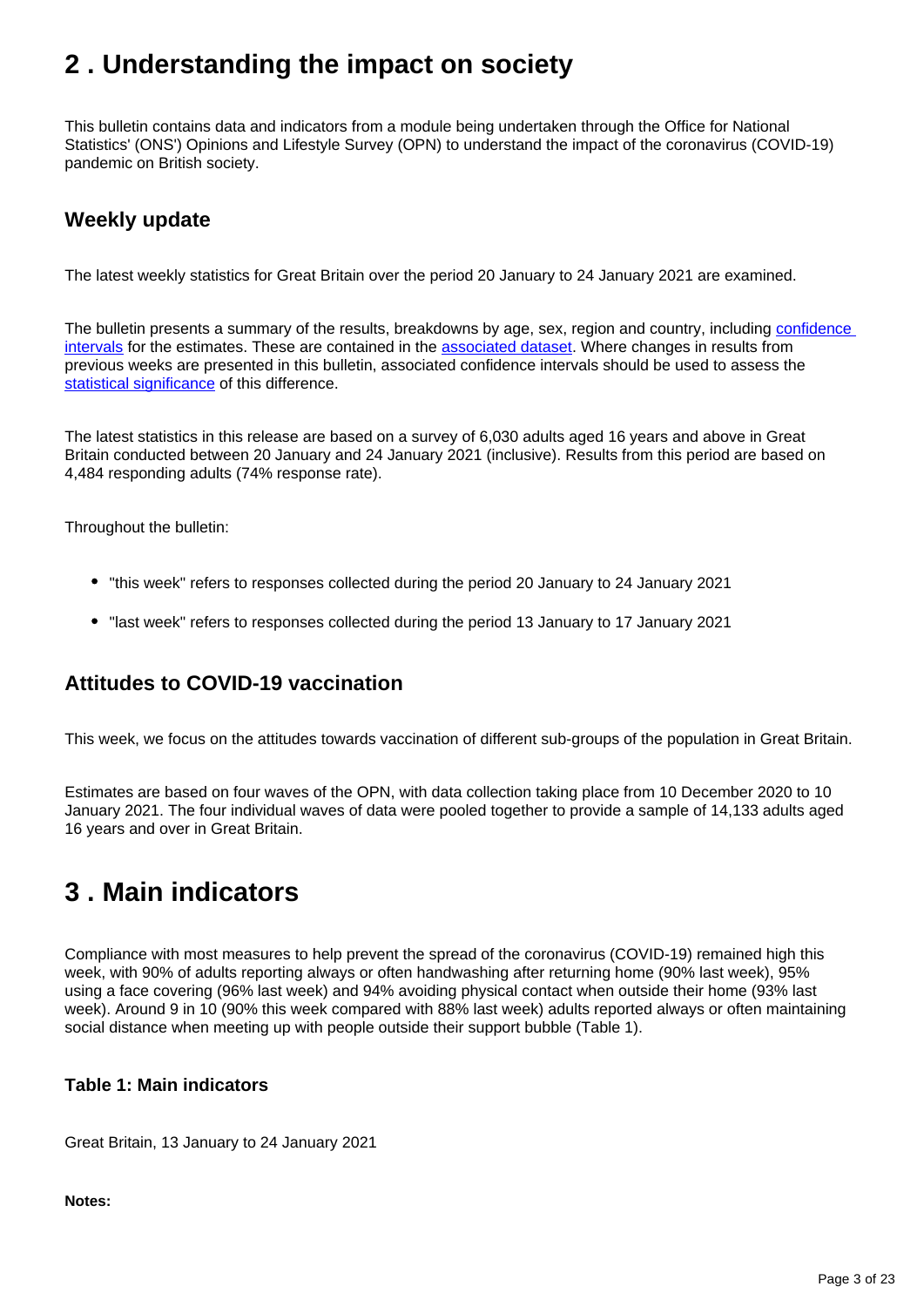- 1. "This week" refers to responses collected during the period 20 January to 24 January 2021
- 2. "Last week" refers to responses collected during the period 13 January to 17 January 2021

# <span id="page-3-0"></span>**4 . Personal well-being**

Personal well-being scores for life satisfaction, feeling that things done in life are worthwhile and happiness remained at some of the lowest levels recorded since this survey began in March 2020.

This week, the score for life satisfaction was 6.5, up slightly from 6.4 last week, the score for feeling that things done in life are worthwhile declined slightly (7.0 this week compared with 7.1 last week) and the score for happiness remained the same (6.4 both this week and last week).

The anxiety score was 4.3 this week, the same level found last week. This compares with a score of 4.6 in the first week of January 2021, which was the highest score since April 2020 (Figure 1).

#### **Figure 1: This week, happiness remained at its lowest level since the survey began in March 2020**

Great Britain, March 2020 to January 2021

#### **Notes:**

- 1. Questions: "Overall, how satisfied are you with your life nowadays?", "Overall, to what extent do you feel that the things you do in your life are worthwhile?", "Overall, how happy did you feel yesterday?" and "Overall, how anxious did you feel yesterday?".
- 2. This question is answered on a scale of 0 to 10, where 0 is "not at all" and 10 is "completely".
- 3. Base: all adults.

#### [Data download](https://www.ons.gov.uk/visualisations/dvc1161/wellbeing/wrapper/datadownload.xlsx)

# <span id="page-3-1"></span>**5 . Perceptions of the future**

This week, the proportion of adults in Great Britain that felt that life will return to normal in six months or less continued to gradually fall, now at 20% compared with 22% last week.

The proportion of adults who felt that it will take more than a year for life to return to normal continued to gradually rise and is now higher than those who feel life will return to normal in six months or less. Just under 3 in 10 (28%) of adults felt it will take more than a year for life to return to normal, compared with 25% last week (Figure 2).

#### **Figure 2: The proportion of adults who reported they felt that it will take more than a year for life to return to normal continued to increase this week**

**Notes:**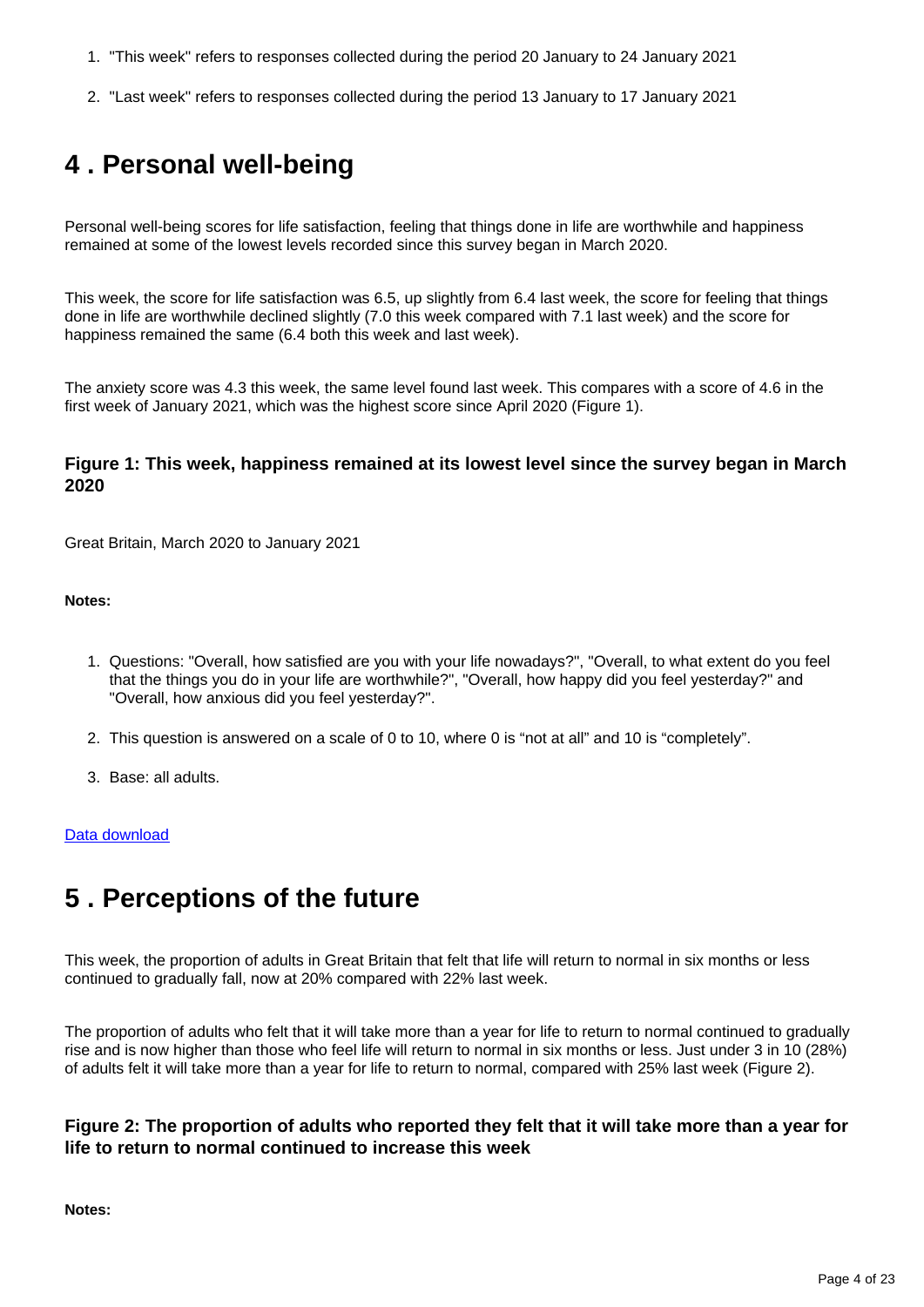- 1. Question: "How long do you think it will be before your life returns to normal?".
- 2. Base population for percentage: all adults.
- 3. This figure only includes those who reported that life will return to normal in six months or less or more than a year. Other reported time periods are included in the datasets published with this bulletin.

#### [Data download](https://www.ons.gov.uk/visualisations/dvc1161/fig2/datadownload.xlsx)

# <span id="page-4-0"></span>**6 . Attitudes to COVID-19 vaccination**

This week, around 1 in 8 (12%) adults in Great Britain reported they had received at least one dose of COVID-19 vaccination, compared with 7% last week. Just over 8 in 10 (81%) reported they had not yet been offered the COVID-19 vaccine (87% last week). Around 1 in 20 (6%) reported that they had been offered it and were awaiting it (5% last week), and less than 1 in 100 (less than 1%) reported that they had been offered it but declined it (1% last week). Because of small sample sizes, the percentage of adults who have declined the vaccine should be treated with caution.

The estimates presented here are from a sample of adults, and may differ from the latest official administrative data on the number of adults in Great Britain and its constituent countries who have received COVID-19 [vaccination](https://coronavirus.data.gov.uk/details/healthcare) are available. Our survey does not include adults living in care homes or other establishments, so will not capture vaccinations in these settings. For more information please see the [Glossary](https://www.ons.gov.uk/peoplepopulationandcommunity/healthandsocialcare/healthandwellbeing/bulletins/coronavirusandthesocialimpactsongreatbritain/29january2021#glossary).

This week, of those who had not already received or been offered the COVID-19 vaccine, 88% of adults would be likely (either very or fairly likely) to have the vaccine if offered, with 4% unlikely (either very or fairly unlikely). These are similar proportions to those reported last week (89% and 5% respectively).

Amongst adults who had not already received or been offered COVID-19 vaccination, 80% of those aged between 16 and 29 years reported they would be likely to have the vaccine if offered, increasing to 85% of adults aged 30 to 49 years, 93% of adults aged 50 to 69 years and 98% of adults aged 70 years and above.

Of all adults who said they would be unlikely to have the COVID-19 vaccine if offered, or had decided not to have the vaccine when offered, the most commonly reported reasons why not remained similar this week and last week. These were:

- feeling worried about the side effects (50% this week compared with 42% last week)
- wanting to wait to see how well the vaccine works (42% this week compared with 40% last week)
- feeling worried about the long-term effects on their health (41% compared with 43% last week) (Figure 3)

Because of small sample sizes, differences between this week and last week should be treated with caution.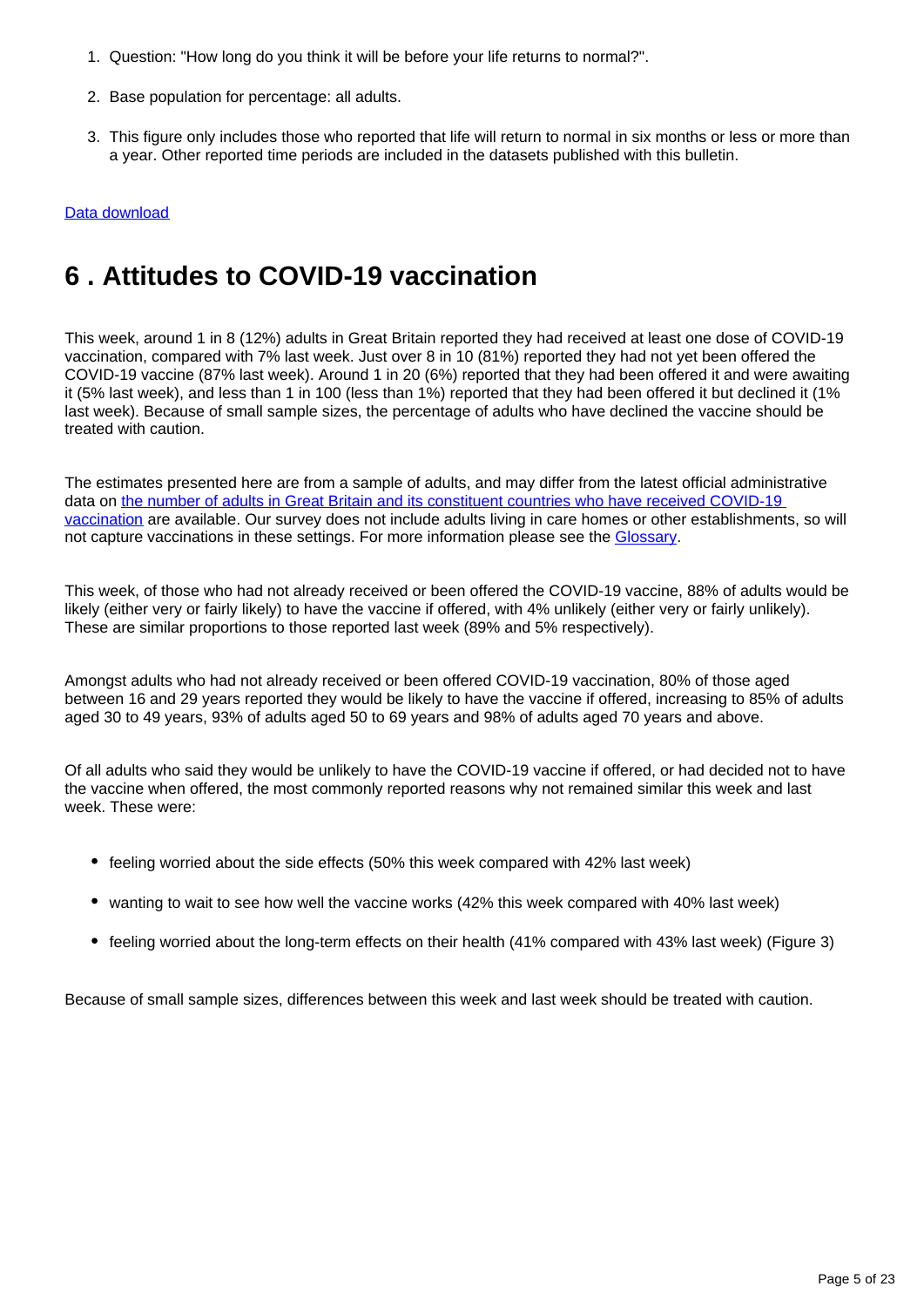**Figure 3: For adults who reported being unlikely to have the vaccine or had declined it, common reasons were worries about side effects, how well the vaccine works or long-term effects on health**

#### **Great Britain, 13 to 24 January 2021**

# Figure 3: For adults who reported being unlikely to have the vaccine or had declined it, common reasons were worries about side effects, how well the vaccine works or long-term effects on health



Great Britain, 13 to 24 January 2021

This week  $\bullet$  Last week

#### **Source: Office for National Statistics – Opinions and Lifestyle Survey**

**Notes:**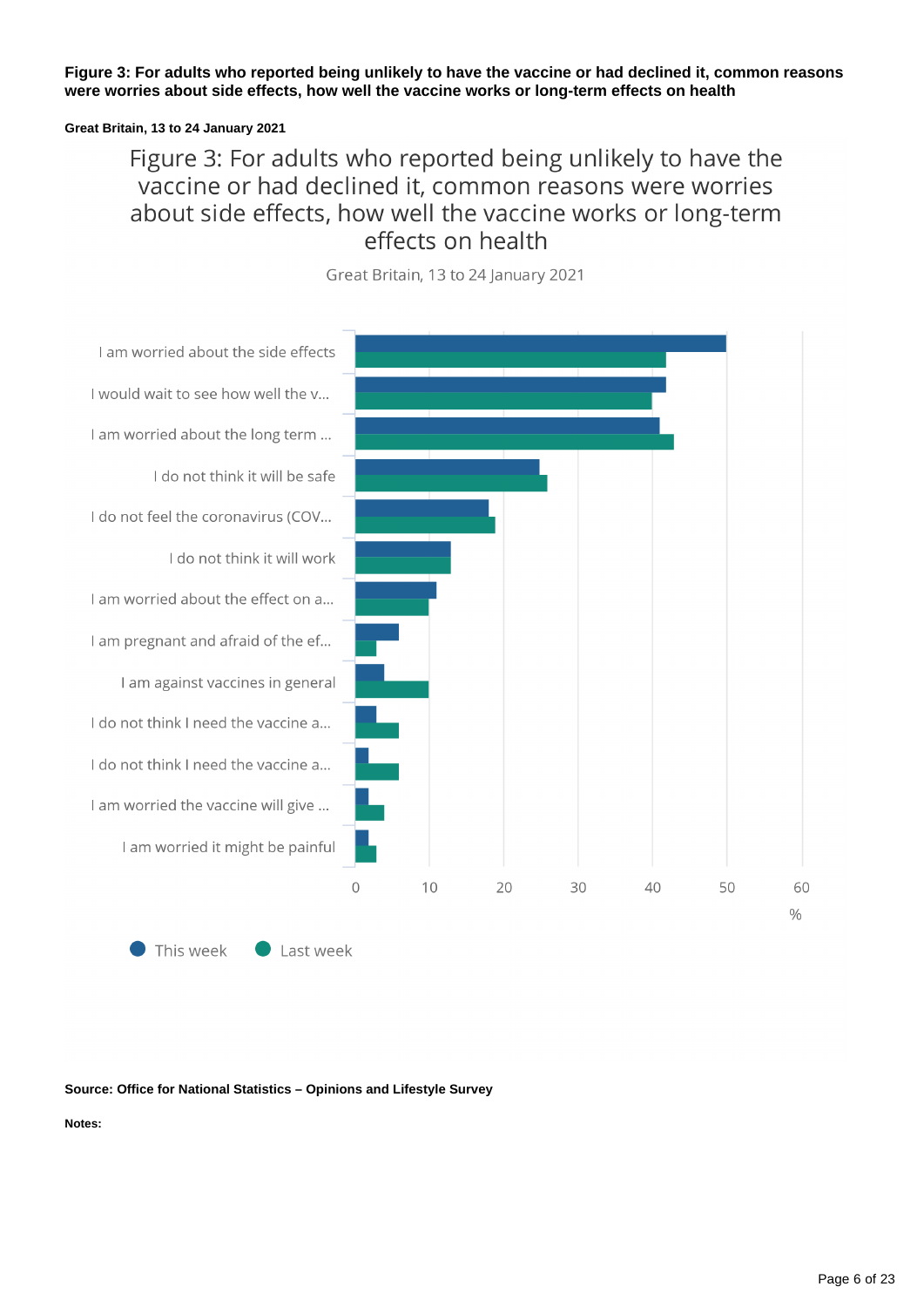- 1. Question: "For what reasons would you be unlikely to have a vaccine for the coronavirus (COVID-19) if it was offered to you?" or "For what reasons did you decide to not have the vaccine for the coronavirus (COVID-19) when it was offered to you?".
- 2. Base population for percentage: adults who reported they were very unlikely or fairly unlikely to have the COVID-19 vaccine if it was offered to them or who had reported deciding not to take the COVID-19 vaccine when offered it.
- 3. "This week" refers to responses collected during the period 20 to 24 January 2021. "Last week" refers to responses collected during the period 13 to 17 January 2021.
- 4. Response for the categories "I do not have the time" and "Don't know" have been suppressed because of low sample sizes.
- 5. Response category of "Other" and "Prefer not to say" have been removed from the chart.
- 6. Response category of "I have been advised by a health or medical professional not to get the vaccine" has been removed from the chart due to only being included as an answer option in the latest data collection (20 to 24 January). Estimates for this response category are available in the dataset associated with this release.
- 7. Confidence intervals are provided in the datasets associated with this bulletin. As a general rule, if the confidence interval around one estimate overlaps with the interval around another, we cannot say with certainty that there is more than a chance difference between the two estimates.

This week, we have continued to produce a combined measure looking at the percentage of adults in Great Britain who have either received the COVID-19 vaccine, have accepted an offer and are waiting to receive it, or are likely (very or fairly likely) to have the vaccine if offered. This allows us to produce a consistent measure of attitudes towards the vaccine as more adults receive and are offered the vaccine.

This week, around 9 in 10 (89%) adults reported they had now either received the COVID-19 vaccine, had accepted an offer and were awaiting vaccination or would be likely to have the vaccine if offered. This was similar to last week (90%). In early December 2020, around 8 in 10 (78%) adults indicated they would be likely to accept the vaccine if offered it (Figure 4).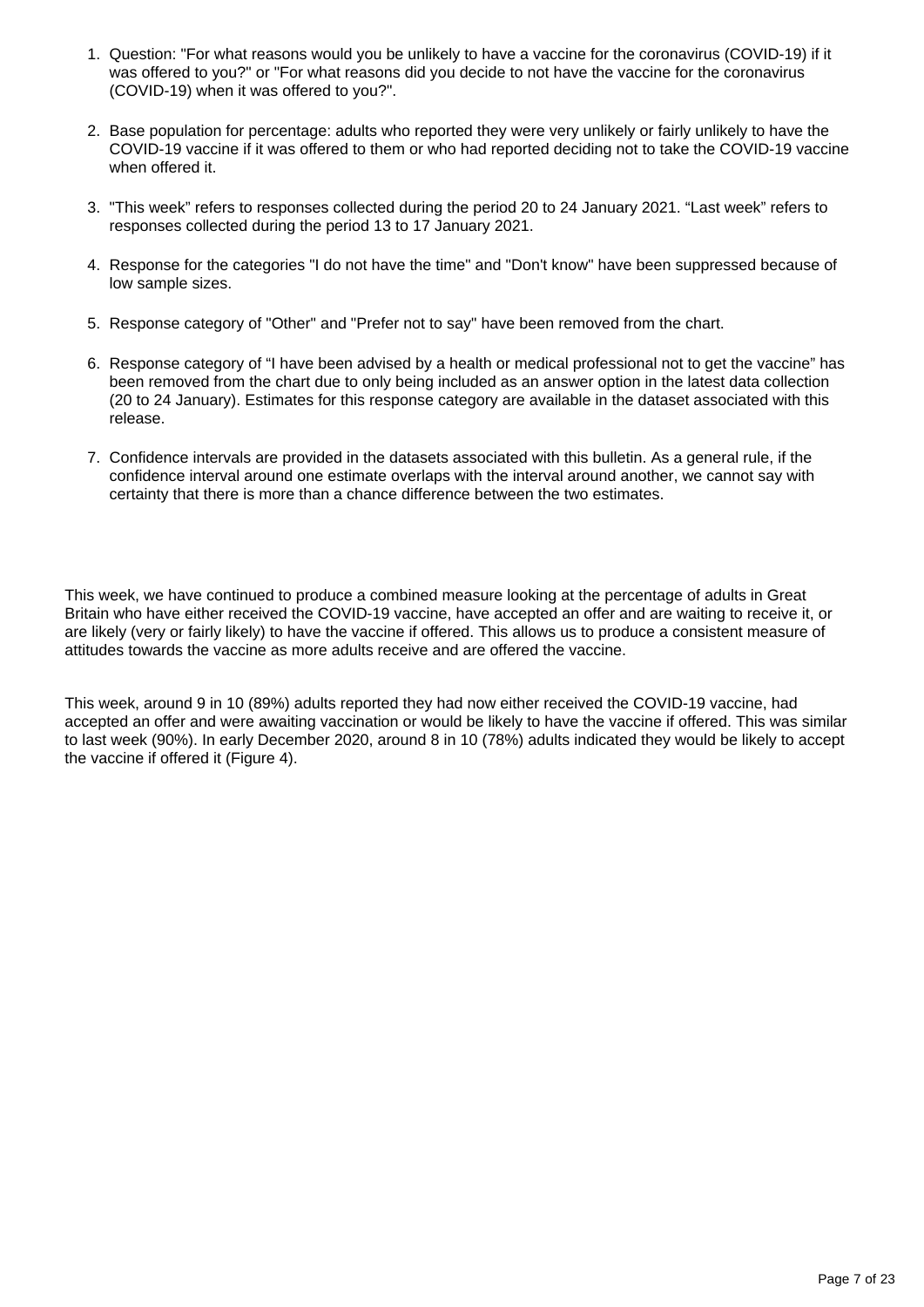#### **Figure 4: Around 9 in 10 adults have received the COVID-19 vaccine, accepted and are awaiting vaccination, or would be likely to have the vaccine if offered**

#### **Great Britain, December 2020 to January 2021**

# Figure 4: Around 9 in 10 adults have received the COVID-19 vaccine, accepted and are awaiting vaccination, or would be likely to have the vaccine if offered

Great Britain, December 2020 to January 2021



- Have either received the vaccine, accepted an offer of a vaccine and are awaiting vaccination, o - Have been offered and declined the vaccine or would be unlikely to have the vaccine if offered

#### **Source: Office for National Statistics – Opinions and Lifestyle Survey**

#### **Notes:**

- 1. Questions: "Have you received a vaccine for the coronavirus (COVID-19)?", "Have you been offered the vaccine for the coronavirus (COVID-19)?" and "If a vaccine for the coronavirus (COVID-19) was offered to you, how likely or unlikely would you be to have the vaccine?".
- 2. Base: All adults.
- 3. Questions asked about attitudes toward COVID-19 vaccination have changed over the survey periods shown so interpretation of this time series should be made with caution. For more information please see the datasets associated with this bulletin.
- 4. Response categories of "Don't know" and "Prefer not to say" are not shown on this chart.
- 5. Confidence intervals are provided in the datasets associated with this bulletin. As a general rule, if the confidence interval around one estimate overlaps with the interval around another, we cannot say with certainty that there is more than a chance difference between the two estimates.

Further statistics on attitudes to vaccines and mass testing this week can be found in Table 12 of the [accompanying dataset.](https://www.ons.gov.uk/peoplepopulationandcommunity/healthandsocialcare/healthandwellbeing/datasets/coronavirusandthesocialimpactsongreatbritaindata)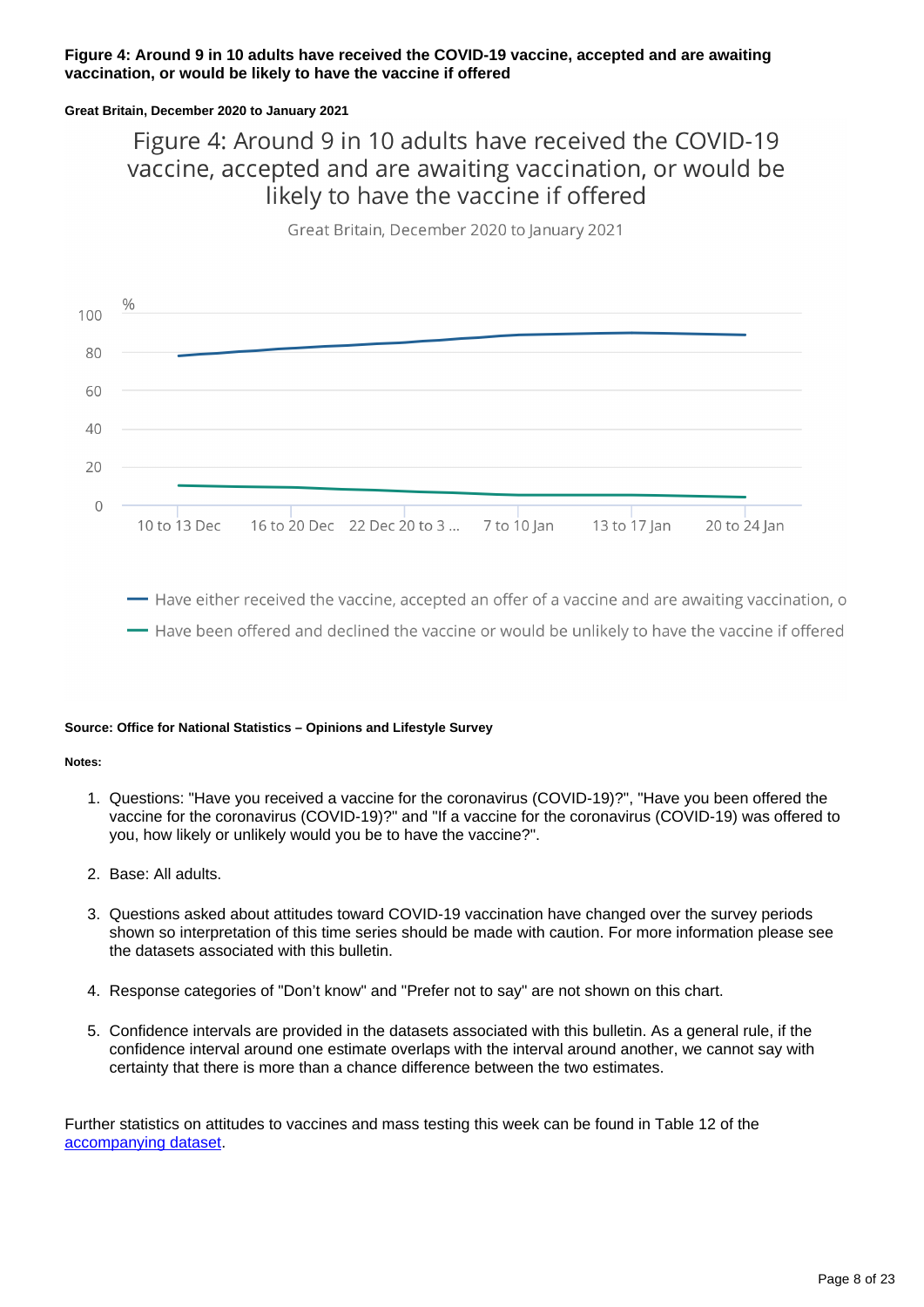# <span id="page-8-0"></span>**7 . Attitudes to COVID-19 vaccination: by different subgroups of the population**

This week, based on data collected between 10 December 2020 and 10 January 2021, we also looked at attitudes towards COVID-19 vaccination by different sub-groups of the population. We also explored the reasons for those who said they were unlikely to have the vaccine.

Throughout the sub-groups analysis:

- "likely to have the vaccine" refers to respondents who said they were very or fairly likely to have the vaccine if offered, or who reported they have already had the vaccine
- "unlikely to have the vaccine" refers to respondents who said they were very or fairly unlikely to have the vaccine if offered

# **Priority groupings**

Across the UK, COVID-19 vaccinations are being offered to adults at an increased risk from the coronavirus (COVID-19), identified as [high priority](https://www.gov.uk/government/publications/covid-19-vaccination-care-home-and-healthcare-settings-posters/covid-19-vaccination-first-phase-priority-groups) groups for the government's first phase of COVID-19 vaccination rollout. These include adults aged 50 years and older, the clinically extremely vulnerable, and those in an at-risk group because of underlying health conditions. For information on the definition of the vaccine rollout priority groups used in this analysis please see the [Glossary](https://www.ons.gov.uk/peoplepopulationandcommunity/healthandsocialcare/healthandwellbeing/bulletins/coronavirusandthesocialimpactsongreatbritain/29january2021#glossary).

The percentage of adults likely to have the vaccine appeared to be highest amongst older adults. A higher percentage of adults aged 80 years and over (97%) reported that they were likely to have the vaccine, compared with adults aged 16 to 64 years and in an at-risk group because of an underlying health condition (83%) (Table 2).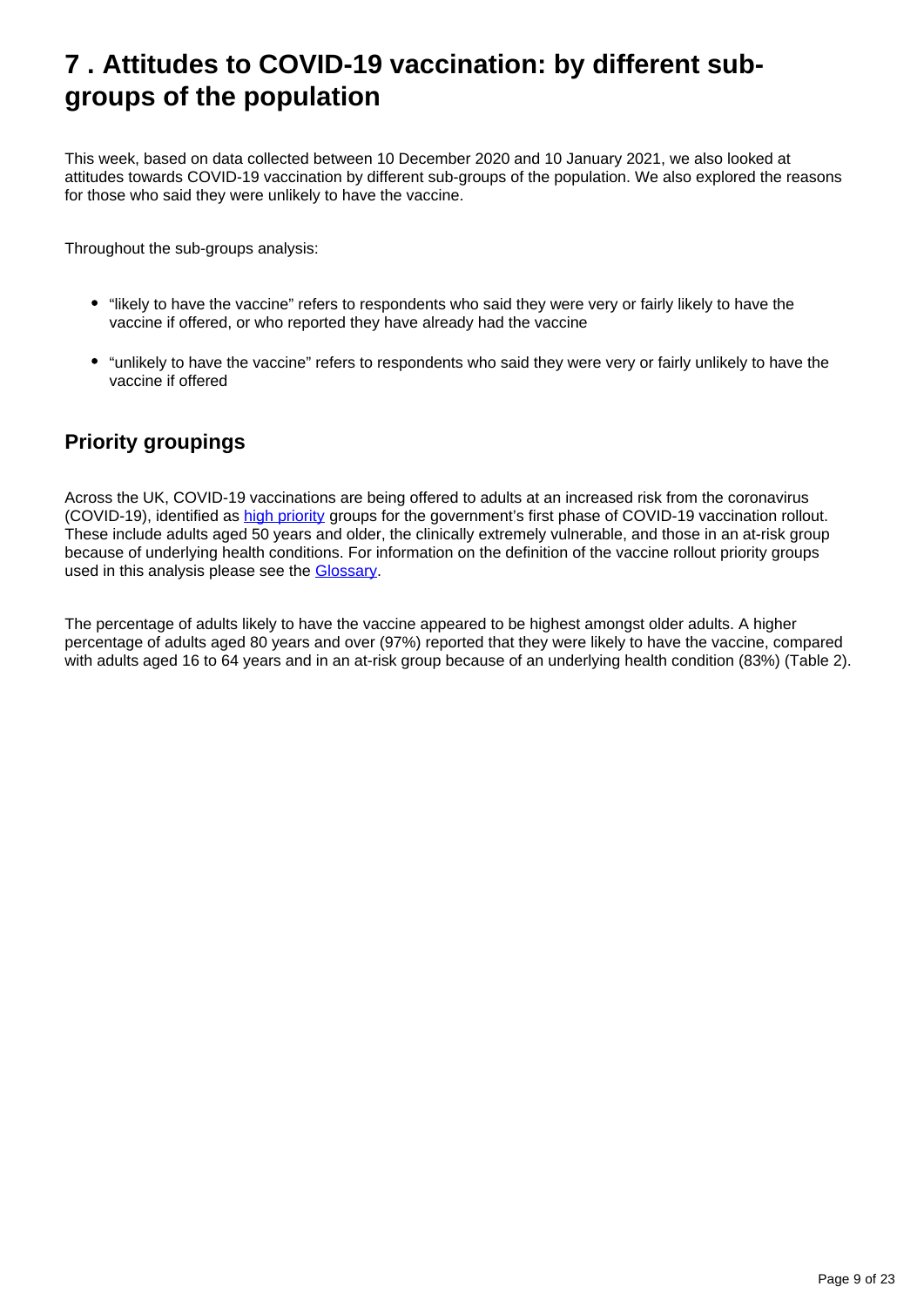| <b>Vaccine rollout</b><br>priority group                       |    | Very or fairly likely to Fairly or very unlikely to<br>have the vaccine (%) have the vaccine (%) |
|----------------------------------------------------------------|----|--------------------------------------------------------------------------------------------------|
| 80 years of age and over                                       | 97 | 1                                                                                                |
| 75 to 79 years of age                                          | 96 | 1                                                                                                |
| 70 to 74 years of age or clinically<br>extremely<br>vulnerable | 94 | 2                                                                                                |
| 65 to 69 years of age                                          | 95 | 2                                                                                                |
| 16 to 64 years of age in an at risk group                      | 83 | 7                                                                                                |
| 60 to 64 years of age                                          | 93 | 3                                                                                                |
| 55 to 59 years of age                                          | 87 | 7                                                                                                |
| 50 to 54 years of age                                          | 86 | 5                                                                                                |
| Rest of the population                                         | 76 | 12                                                                                               |

Source: Office for National Statistics – Opinions and Lifestyle Survey

#### **Notes**

- 1. Question: "If a vaccine for the coronavirus (COVID-19) was offered to you how likely to unlikely would you be to have the vaccine?"
- 2. Base population for percentage: all adults.
- 3. A response option was added for data collected over the period 7 to 10 January to say "I have already received the vaccine". Respondents who chose this response, have been included in the "Very/fairly likely" response category.
- 4. The priority groupings are based on the government's COVID-19 vaccination first phase priority groups. For more information on the definition of priority groups used this in analysis see the glossary.

## **Clinically extremely vulnerable and adults in an at-risk group**

The clinically extremely vulnerable (CEV) and those in an at-risk group are included in the government's priority vaccine rollout as they are at an increased risk of complications because of the coronavirus (COVID-19). Analysis is based on self-reported information and may not align with the government's [high priority groups](https://www.gov.uk/government/publications/covid-19-vaccination-care-home-and-healthcare-settings-posters/covid-19-vaccination-first-phase-priority-groups). For further information on how we have defined these groups see the **Glossary**.

Around 9 in 10 CEV adults (93%) and adults in an at-risk group (89%) said they were likely to have the vaccine.

Of adults who said they were unlikely to have the vaccine, similar common reasons for not having the vaccine were seen for CEV adults and those in an at-risk group compared with all adults: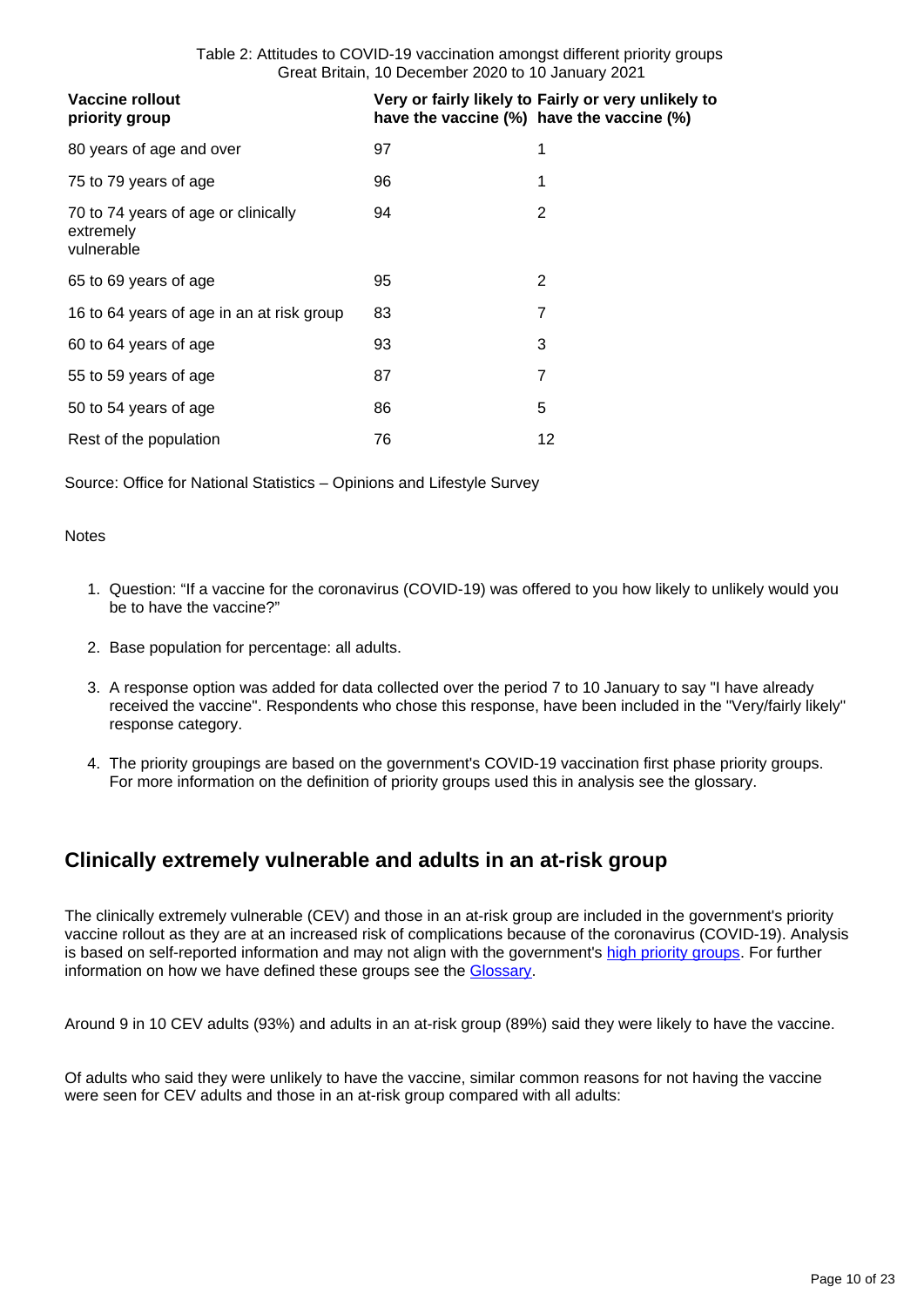- waiting to see how well the vaccine works (CEV: 42%, at-risk group: 37%, all adults: 44%)
- being worried about the side effects (CEV: 38%, at-risk group: 39%, all adults: 48%)
- being worried about the long-term effects on my health (CEV: 34%, at-risk group: 37%, all adults: 46%)

Amongst adults who said they were unlikely to have the vaccine, around 4 in 10 CEV adults (44%) and those in an at-risk group (36%) reported being worried about the effect of the vaccine on an existing health condition. It should be noted that for these estimates of CEV adults and those in an at-risk group respondents could be included in both groups, for information on the definitions used see the [glossary](https://www.ons.gov.uk/peoplepopulationandcommunity/healthandsocialcare/healthandwellbeing/bulletins/coronavirusandthesocialimpactsongreatbritain/29january2021#glossary).

## **Age and sex**

As age increased the percentage of adults reporting that they were likely to receive the vaccine also increased as reported in [Section 6: Attitudes to COVID-19 vaccination.](https://www.ons.gov.uk/peoplepopulationandcommunity/healthandsocialcare/healthandwellbeing/bulletins/coronavirusandthesocialimpactsongreatbritain/29january2021#attitudes-to-covid-19-vaccination) Using the pooled data covering the period 10 December 2020 to 10 January 2021 we were able to further examine if there were any differences when sub-groups of different ages and sex were considered (Figure 5).

A slightly higher percentage of men (85%) reported that they were likely to have the vaccine compared with women (82%). Within younger age groups, this difference was greater. The biggest difference between men and women who reported they were likely to have the vaccine was observed for those aged 30 to 49 years (82% and 76% respectively).

For those aged 70 years and over there was no difference between the percentage of men and women who said they were likely to have the vaccine (96% for both groups).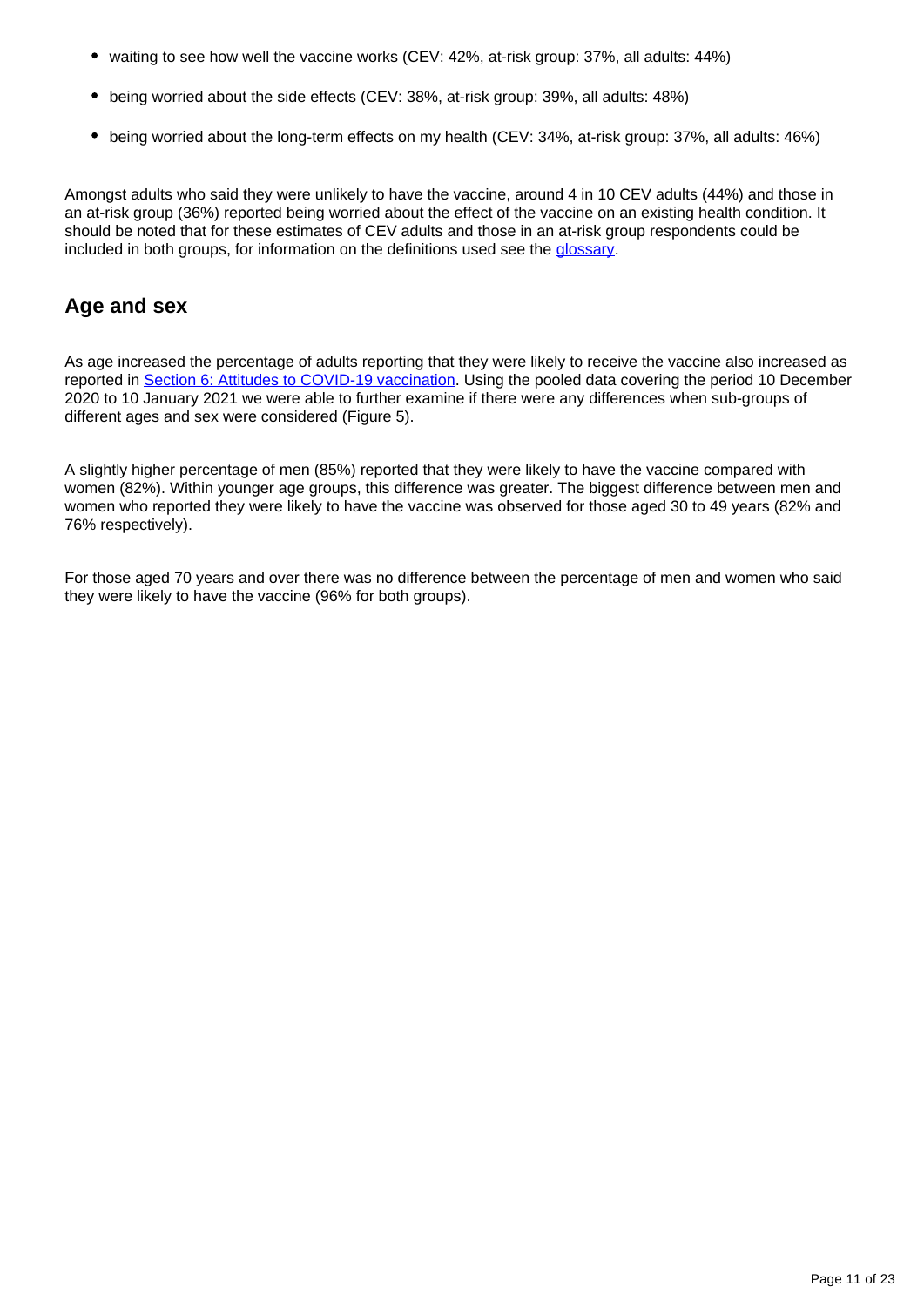#### **Figure 5: Within older age groups there is a smaller difference between the proportion of men and women who say they are likely to have the vaccine**

#### **Great Britain, 10 December 2020 to 10 January 2021**

# Figure 5: Within older age groups there is a smaller difference between the proportion of men and women who say they are likely to have the vaccine



Great Britain, 10 December 2020 to 10 January 2021

#### **Source: Office for National Statistics – Opinions and Lifestyle Survey**

#### **Notes:**

- 1. Question: "If a vaccine for the coronavirus (COVID-19) was offered to you, how likely or unlikely would you be to have the vaccine?"
- 2. Base population for percentage: All adults.
- 3. The chart includes those who reported that they were "fairly likely" or "very likely" to have the vaccine. Additional response options were available for this question, these estimates can be found in the [accompanying datasets.](https://www.ons.gov.uk/peoplepopulationandcommunity/healthandsocialcare/healthandwellbeing/bulletins/coronavirusandthesocialimpactsongreatbritain/29january2021/relateddata)
- 4. Confidence intervals are provided in the datasets associated with this bulletin. As a general rule, if the confidence interval around one estimate overlaps with the interval around another, we cannot say with certainty that there is more than a chance difference between the two estimates.

### **Ethnicity**

We have also examined differences in attitudes to COVID-19 vaccination by ethnicity, looking first at any differences between White and all ethnic minority groups. Where possible we have also provided analysis using a five-category ethnicity breakdown. These are emerging findings based on small sample sizes for some groups and therefore should be treated with caution. For the definitions of ethnicity used in this analysis see the [Glossary.](https://www.ons.gov.uk/peoplepopulationandcommunity/healthandsocialcare/healthandwellbeing/bulletins/coronavirusandthesocialimpactsongreatbritain/29january2021#glossary)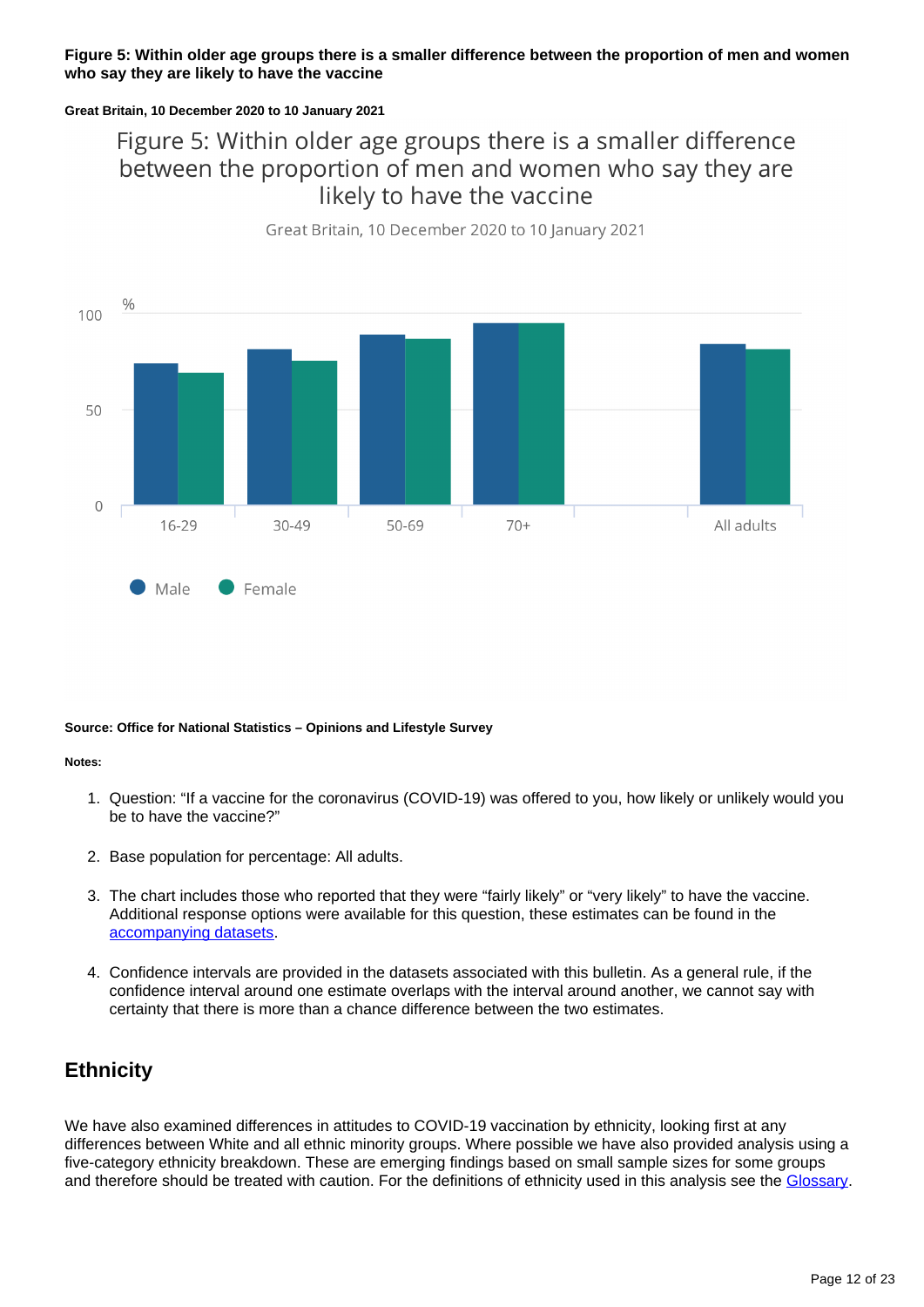A higher percentage of adults of White ethnic background (85%) reported they were likely to have the vaccine, compared with 69% of adults of ethnic minority background.

When looking at differences by ethnicity in more detail, less than half (49%) of Black or Black British adults reported that they were likely to have the vaccine. Higher percentages were reported amongst White (85%) and Mixed ethnicity (80%) backgrounds (Figure 6).

A higher proportion of Black or Black British adults (28%) reported that they would be unlikely to have the vaccine compared with adults of White (7%), Asian or Asian British (8%) or Mixed ethnicity (13%) background (Figure 6).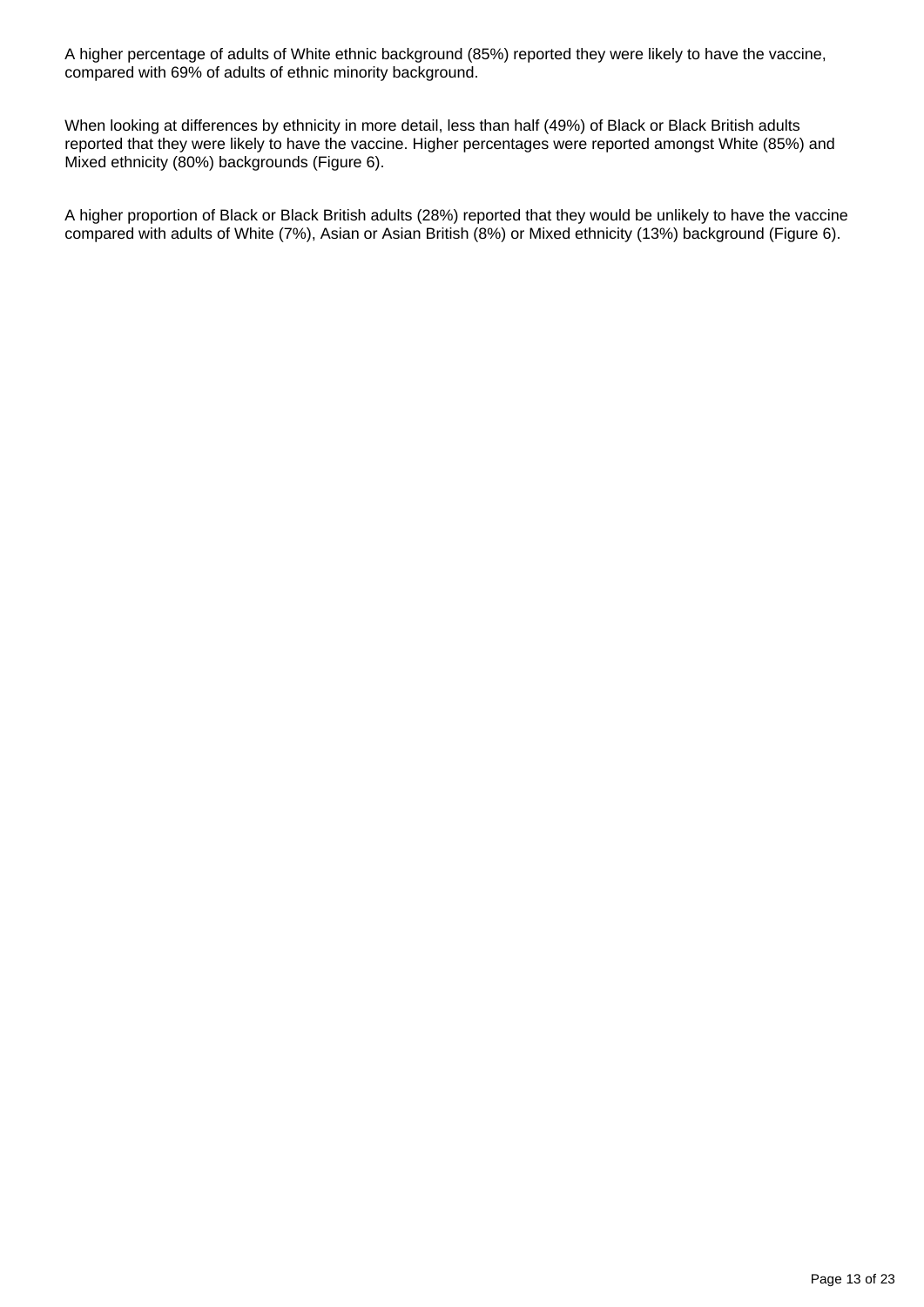#### **Figure 6: Around half (49%) of Black or Black British adults reported that they were likely to have the COVID-19 vaccine**

#### **Great Britain, 10 December 2020 to 10 January 2021**

Figure 6: Around half (49%) of Black or Black British adults reported that they were likely to have the COVID-19 vaccine

Great Britain, 10 December 2020 to 10 January 2021



#### **Source: Office for National Statistics - Opinions and Lifestyle Survey**

#### **Notes:**

- 1. Question: "If a vaccine for the coronavirus (COVID-19) was offered to you, how likely to unlikely would you be to have the vaccine?".
- 2. Base population for percentage: All adults
- 3. Confidence intervals are provided in the datasets associated with this bulletin. As a general rule, if the confidence interval around one estimate overlaps with the interval around another, we cannot say with certainty that there is more than a chance difference between the two estimates.
- 4. The chart includes the five-category ethnicity breakdown, information on the ethnicity definition used is included in the **glossary**.

Of those who said they were unlikely to have the vaccine:

- over 6 in 10 adults of ethnic minority background (64%) reported they were worried about the side effects of the vaccine, compared with 45% of adults of White ethnic background
- around 2 in 10 adults of White ethnic background (21%) reported they did not feel the coronavirus was a personal risk, compared with 11% of ethnic minority background (Figure 7)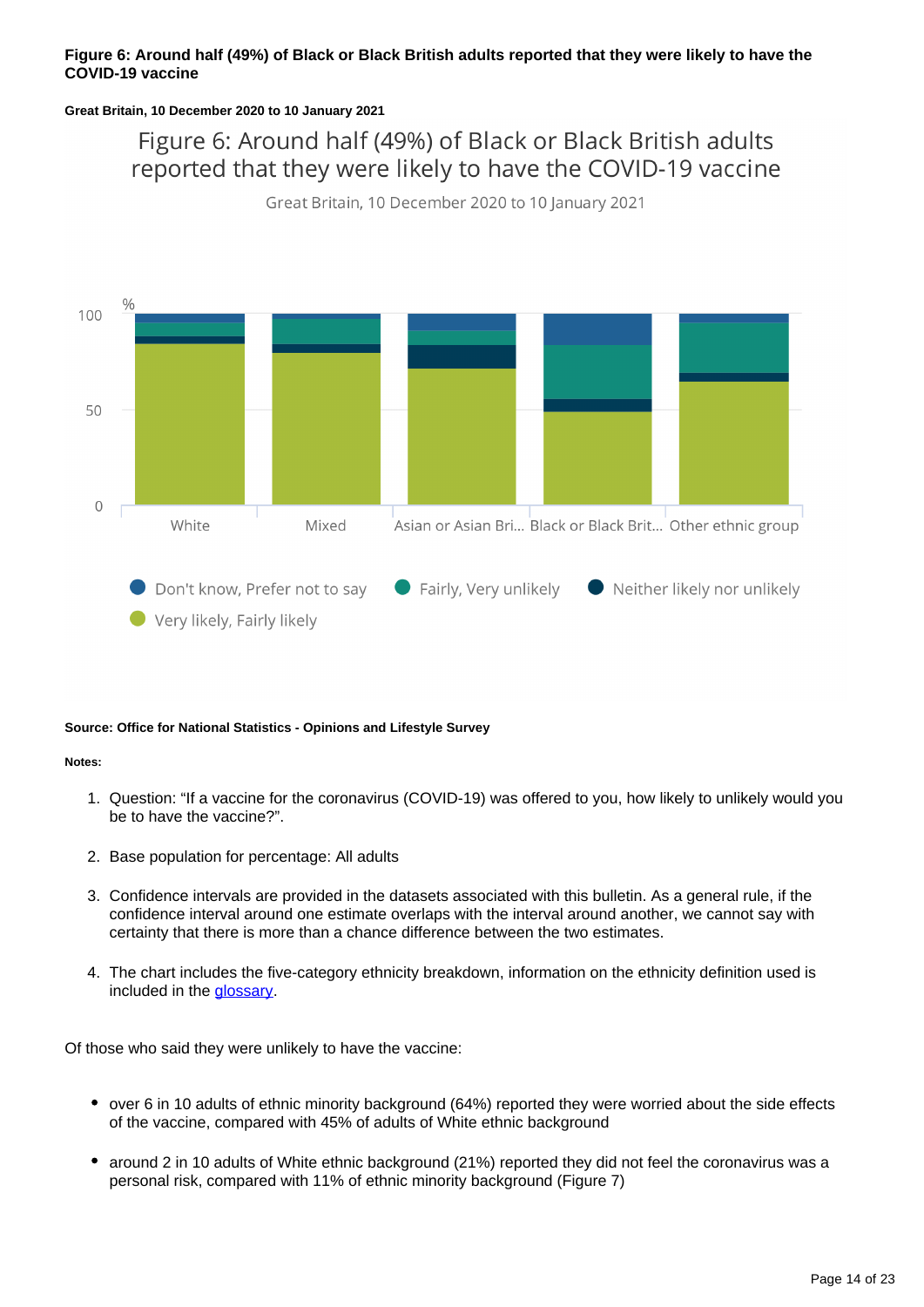#### **Figure 7: Among those unlikely to have the vaccine, "I am worried about the side effects" was the most common reason given by ethnic minority groups**

#### **Great Britain, 10 December 2020 to 10 January 2021**

# Figure 7: Among those unlikely to have the vaccine, "I am worried about the side effects" was the most common reason given by ethnic minority groups

Great Britain, 10 December 2020 to 10 January 2021



#### **Source: Office for National Statistics - Opinions and Lifestyle Survey**

#### **Notes:**

- 1. Question: "For what reasons would you be unlikely to have a vaccine for the coronavirus (COVID-19) if it was offered to you?" Respondents asked to select all that apply.
- 2. Base population for percentage: adults who reported they were "very unlikely" or "fairly unlikely" to have the COVID-19 vaccine if it was offered to them or who had reported deciding not to take the COVID-19 vaccine when offered it.
- 3. Confidence intervals are provided in the datasets associated with this bulletin. As a general rule, if the confidence interval around one estimate overlaps with the interval around another, we cannot say with certainty that there is more than a chance difference between the two estimates.
- 4. The chart includes some of the common reasons for not having the vaccine. The full list of reasons can be found in the [accompanying datasets](https://www.ons.gov.uk/peoplepopulationandcommunity/healthandsocialcare/healthandwellbeing/bulletins/coronavirusandthesocialimpactsongreatbritain/29january2021/relateddata).

### **Disability**

A slightly higher percentage of non-disabled adults (8%) reported that they were unlikely to have the vaccine compared with disabled adults (6%).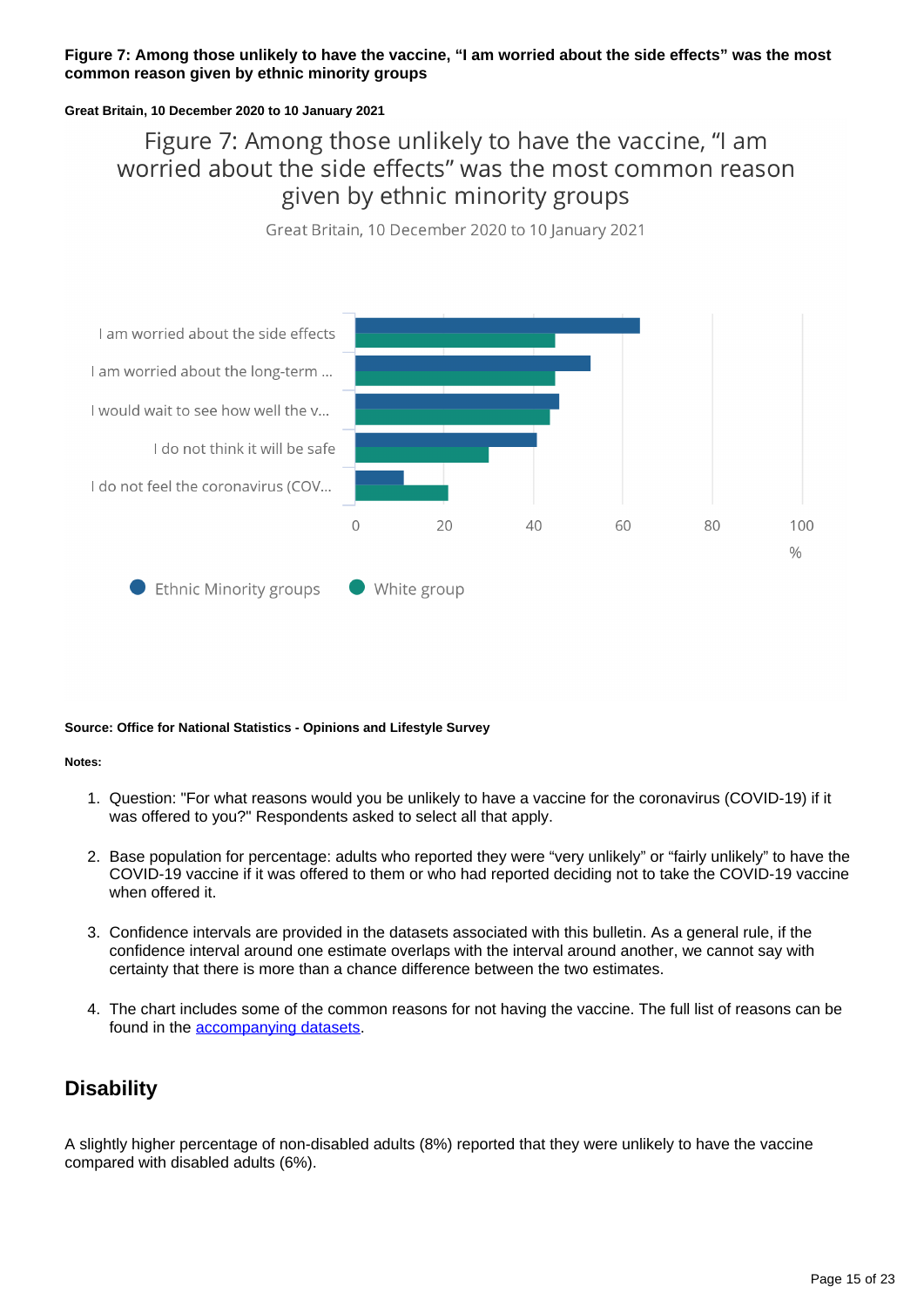Among adults who said they were unlikely to have the vaccine, the most common reasons among both disabled and non-disabled adults were:

- being worried about the long-term effects on their health (42% amongst disabled adults compared with 45% amongst non-disabled adults)
- being worried about the side effects (41% compared with 49%)
- waiting to see how well the vaccine works (36% compared with 45%)

Nearly a third (30%) of disabled adults, who said they were unlikely to have the vaccine, said they were worried about the effect on an existing health condition, compared with 6% of non-disabled adults who said they were unlikely to have the vaccine (Figure 8).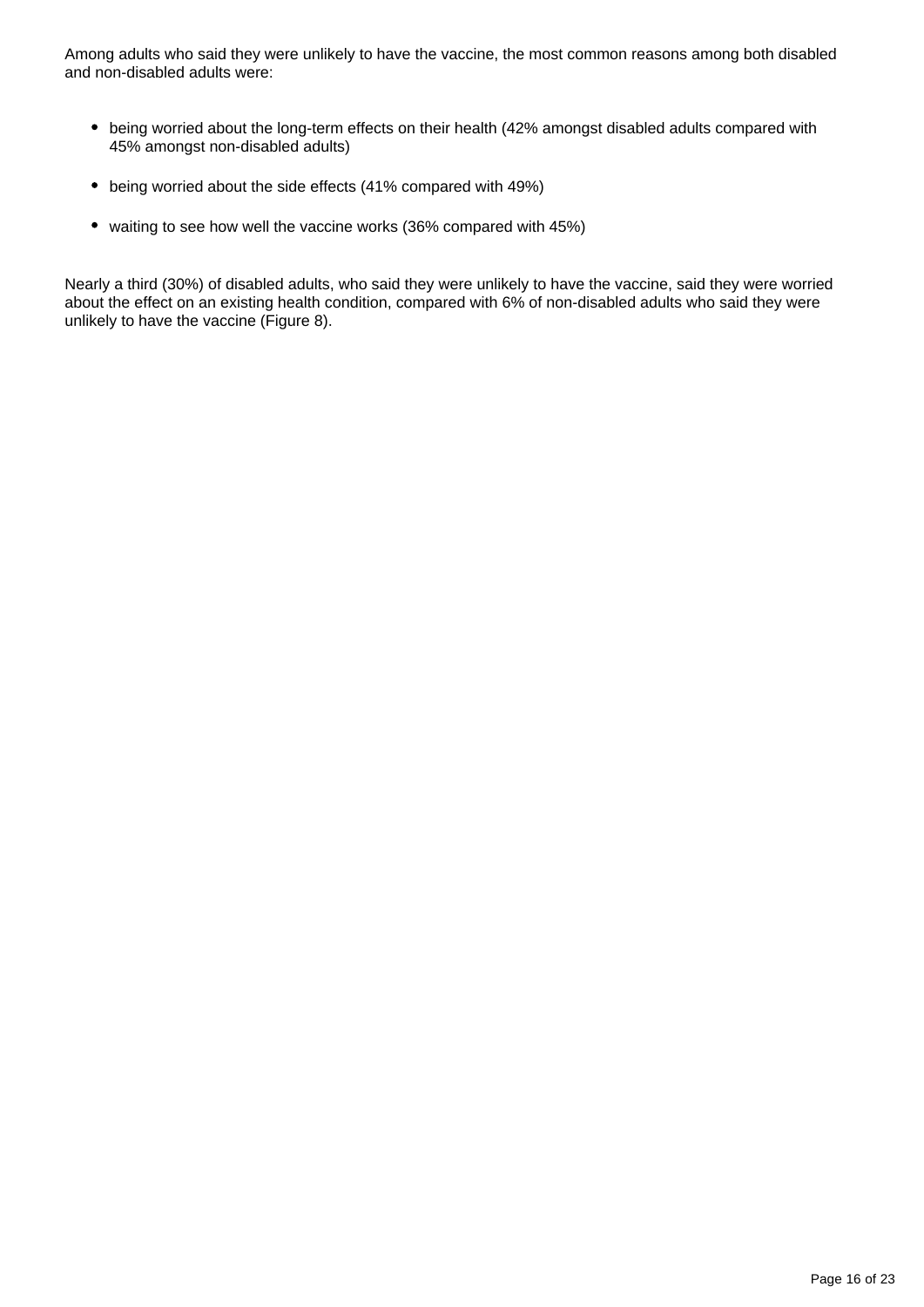#### **Figure 8: Of disabled adults who were unlikely to have the vaccine, around a third said they were worried about the effect of the vaccine on an existing health condition**

#### **Great Britain, 10 December 2020 to 10 January 2021**

# Figure 8: Of disabled adults who were unlikely to have the vaccine, around a third said they were worried about the effect of the vaccine on an existing health condition

Great Britain, 10 December 2020 to 10 January 2021



Disabled Non-disabled

#### **Source: Office for National Statistics - Opinions and Lifestyle Survey**

#### **Notes:**

- 1. Question: "For what reasons would you be unlikely to have a vaccine for the coronavirus (COVID-19) if it was offered to you?" Respondents asked to select all that apply.
- 2. Base population for percentage: adults who reported they were "very unlikely" or "fairly unlikely" to have the COVID-19 vaccine if it was offered to them or who had reported deciding not to take the COVID-19 vaccine when offered it.
- 3. Confidence intervals are provided in the datasets associated with this bulletin. As a general rule, if the confidence interval around one estimate overlaps with the interval around another, we cannot say with certainty that there is more than a chance difference between the two estimates.
- 4. The chart includes some of the common reasons for not having the vaccine. The full list of reasons can be found in the [accompanying datasets](https://publishing.ons.gov.uk/peoplepopulationandcommunity/healthandsocialcare/healthandwellbeing/bulletins/coronavirusandthesocialimpactsongreatbritain/29january2021/relateddata).

### **Region**

A similar percentage of adults reported that they were likely to have the vaccine across all regions in England. Whilst a seemingly lower percentage of adults in London (78%) compared with England (83%) reported that they were likely to have the vaccine, this was not significantly different to all other regions. For estimates of attitudes towards vaccination amongst the different regions of England please see the [accompanying datasets](https://www.ons.gov.uk/peoplepopulationandcommunity/healthandsocialcare/healthandwellbeing/datasets/coronavirusandthesocialimpactsongreatbritaindata).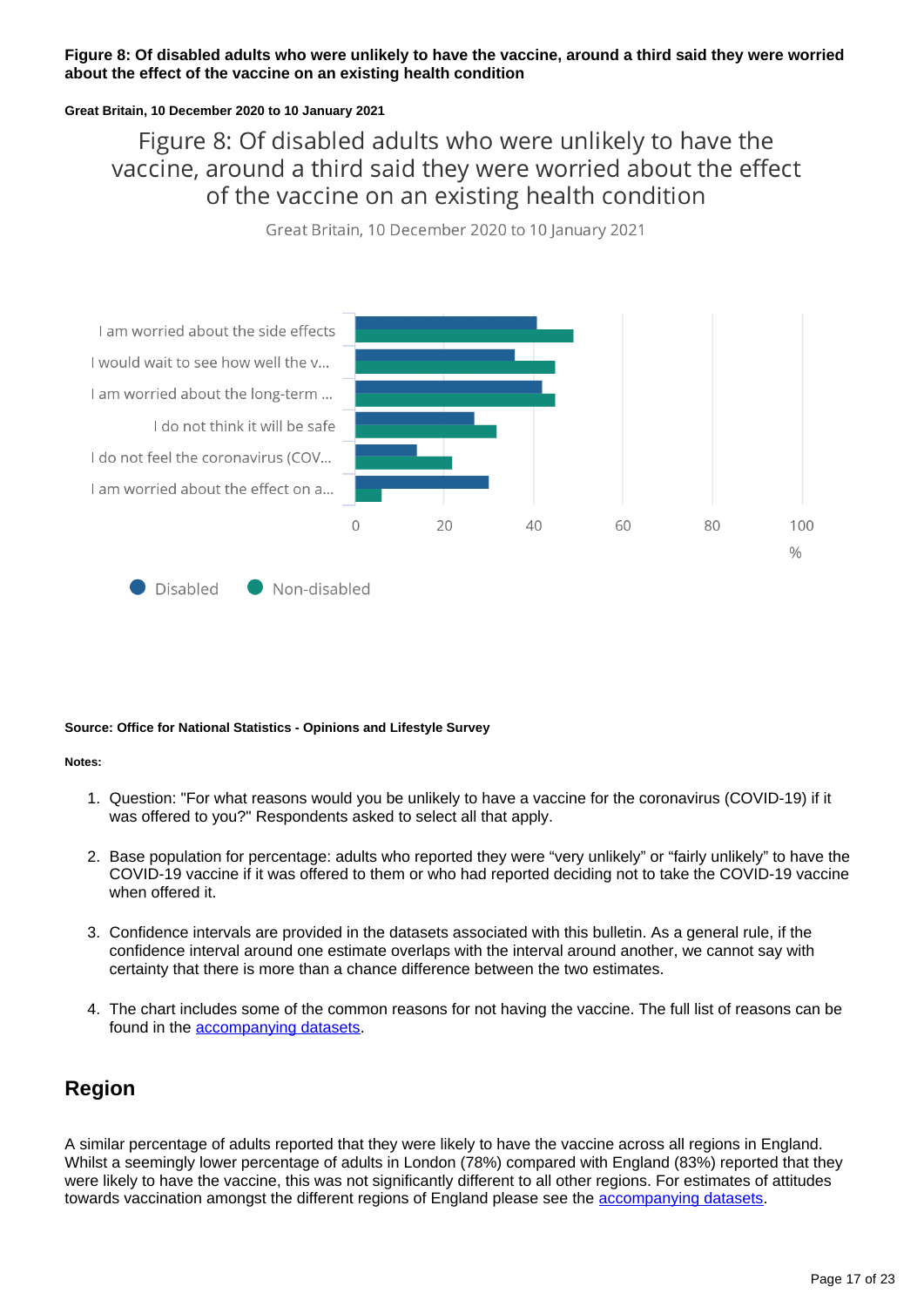# <span id="page-17-0"></span>**8 . Social impacts on Great Britain data**

[Coronavirus and the social impacts on Great Britain](https://www.ons.gov.uk/peoplepopulationandcommunity/healthandsocialcare/healthandwellbeing/datasets/coronavirusandthesocialimpactsongreatbritaindata)

Dataset | Released 29 January 2021

Indicators from the Opinions and Lifestyle Survey (OPN) to understand the impact of the coronavirus (COVID-19) pandemic on people, households and communities in Great Britain. Includes breakdowns by atrisk age, sex and underlying health condition.

[Coronavirus and the social impacts on Great Britain: Attitudes to vaccines](https://www.ons.gov.uk/peoplepopulationandcommunity/healthandsocialcare/healthandwellbeing/datasets/coronavirusandthesocialimpactsongreatbritaindata)

Dataset | Released 29 January 2021

Indicators from the Opinions and Lifestyle Survey (OPN) between 10 December 2020 and 10 January 2021, to understand attitudes to coronavirus (COVID-19) vaccines between different sub-groups. Includes breakdowns by priority group, age and sex, region, health condition, clinically extremely vulnerable, disability and ethnicity.

# <span id="page-17-1"></span>**9 . Glossary**

# **At-risk group**

"At-risk group" refers to those with an underlying health condition, which includes those with:

- angina or long-term heart problem
- asthma
- a learning disability such as Autism spectrum disorder (ASD) or Asperger's (Asperger syndrome)
- conditions affecting the brain and nerves, such as Parkinson's disease, motor neurone disease or multiple sclerosis
- cancer
- chronic obstructive pulmonary disease (COPD), cystic fibrosis or long-term lung problem
- diabetes
- kidney or liver disease
- a weakened immune system as the result of conditions such as HIV and AIDS, or medicines
- problems with your spleen for example, sickle cell disease, or if you've had your spleen removed
- being very overweight (having a BMI of 40 or above)
- given an organ transplant

It should be noted that this list of conditions is not directly comparable with the "at risk" groups included in the government's [priority groups.](https://www.gov.uk/government/publications/covid-19-vaccination-care-home-and-healthcare-settings-posters/covid-19-vaccination-first-phase-priority-groups)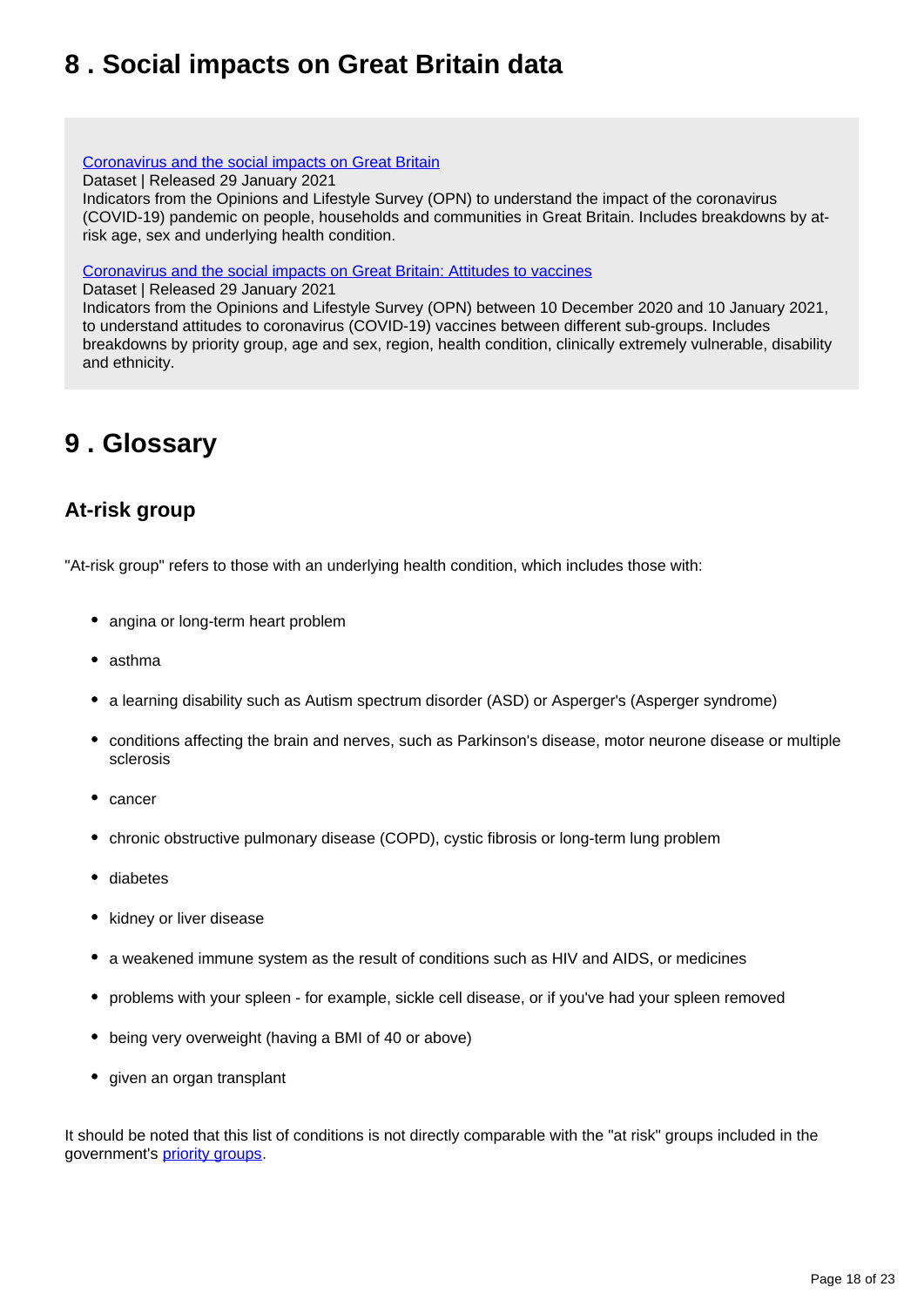# **Clinically extremely vulnerable (CEV)**

Adults who said they had a physical or mental condition or illness were then asked the following question:

"Some people have been advised that they are clinically extremely vulnerable. If you are in this group, you will have received a letter from the NHS or your GP advising you of this. You may have been advised to shield in the past. Have you been identified as clinically extremely vulnerable?".

From this question, adults answered they were clinically extremely vulnerable.

It is important to note this may not be representative of the whole CEV population (for example, children and those living outside of private residential addresses are not included).

## **Disability**

To define disability in this publication, we refer to the [Government Statistical Service \(GSS\) harmonised "core"](https://gss.civilservice.gov.uk/policy-store/measuring-disability-for-the-equality-act-2010/)  [definition](https://gss.civilservice.gov.uk/policy-store/measuring-disability-for-the-equality-act-2010/): this identifies as "disabled" a person who has a physical or mental health condition or illness that has lasted or is expected to last 12 months or more that reduces their ability to carry-out day-to-day activities.

The GSS definition is designed to reflect the definitions that appear in legal terms in the Disability Discrimination [Act 1995 \(DDA\)](http://www.legislation.gov.uk/ukpga/1995/50/contents) and the subsequent [Equality Act 2010](http://www.legislation.gov.uk/ukpga/2010/15/section/6).

The GSS harmonised questions are asked of the respondent in this survey, meaning that disability status is selfreported.

# **Ethnicity**

The ethnicity disaggregation used in this publication has been chosen to provide the most granular breakdown possible, whilst producing robust estimates, in line with the [GSS Ethnicity Harmonised standard](https://gss.civilservice.gov.uk/policy-store/ethnicity/).

The two-category ethnicity breakdown includes:

- White: White British, White Irish, Other White
- Ethnic minority groups: White and Black Caribbean, White and Black African, White and Asian, Any other Mixed ethnic background, Indian, Pakistani, Bangladeshi, Chinese, Any other Asian background, African, Caribbean, Any other Black/African/Caribbean background, Arab or Any other ethnic group

The five-category ethnicity breakdown includes: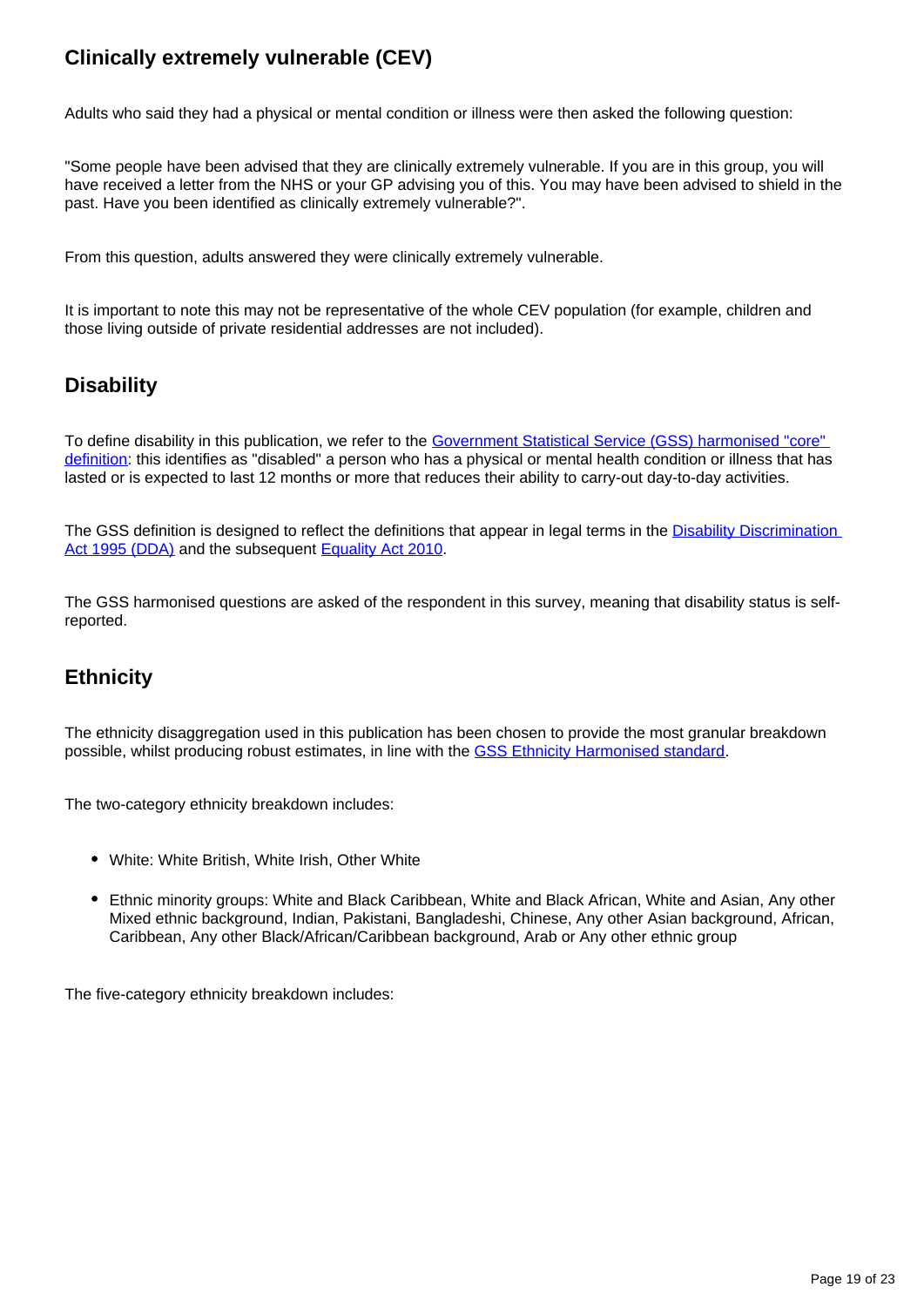- White: White British, White Irish, Other White
- Mixed/Multiple ethnic groups: White and Black Caribbean, White and Black African, White and Asian or Any other Mixed/Multiple ethnic background
- Asian or Asian British: Indian, Pakistani, Bangladeshi, Chinese or any other Asian background
- Black or Black British: African, Caribbean or Any other Black/African/Caribbean background
- Other ethnic background group: Arab or Any other ethnic group

### **Lockdown**

On 5 January 2021, the UK government announced a further national lockdown for [England](https://www.gov.uk/guidance/national-lockdown-stay-at-home). Similar rules applied for [Scotland](https://www.gov.scot/publications/coronavirus-covid-19-stay-at-home-guidance/) and [Wales](https://gov.wales/covid-19-alert-levels), particularly the message to "stay at home" meaning that adults in Great Britain were under a national lockdown at the start of the year in 2021.

### **Personal well-being**

Personal well-being measures ask people to evaluate, on a scale of 0 to 10, how satisfied they are with their life overall, whether they feel the things they do in life are worthwhile, and happiness and anxiety yesterday.

# **Priority groups**

In [Section 7](https://www.ons.gov.uk/peoplepopulationandcommunity/healthandsocialcare/healthandwellbeing/bulletins/coronavirusandthesocialimpactsongreatbritain/29january2021#attitudes-to-covid-19-vaccination-by-different-sub-groups-of-the-population), analysis is provided by priority groups for vaccination based on the UK government's COVID-19 [vaccination first phase priority groups](https://www.gov.uk/government/publications/covid-19-vaccination-care-home-and-healthcare-settings-posters/covid-19-vaccination-first-phase-priority-groups).

Priority groups are mutually exclusive. If a person could be categorised into more than one group, they have been included in the highest priority group that applies to them.

The estimates for priority groups exclude "frontline health and social care workers" and "staff working in care homes for older adults", as information on occupation was not included on the dataset.

We are also unable to capture residents in care homes as they are not included in household survey populations.

# **Vaccination for COVID-19**

Following the first coronavirus (COVID-19) vaccine being given in the UK on 8 December 2020, the COVID-19 vaccination is now being provided in various locations across the country. The vaccine is currently being offered in some hospitals and pharmacies, at local vaccination centres run by GPs and at larger vaccination centres.

[National Health Service \(NHS\) guidance on the COVID-19 vaccine](https://www.nhs.uk/conditions/coronavirus-covid-19/coronavirus-vaccination/coronavirus-vaccine/?priority-taxon=774cee22-d896-44c1-a611-e3109cce8eae) is available.

More information on [the number of people who have received the COVID-19 vaccine to date](https://coronavirus.data.gov.uk/details/healthcare#card-people_who_have_received_vaccinations_by_report_date_daily) is available.

## **Working adults**

For this survey, a person is said to be a "working adult" if: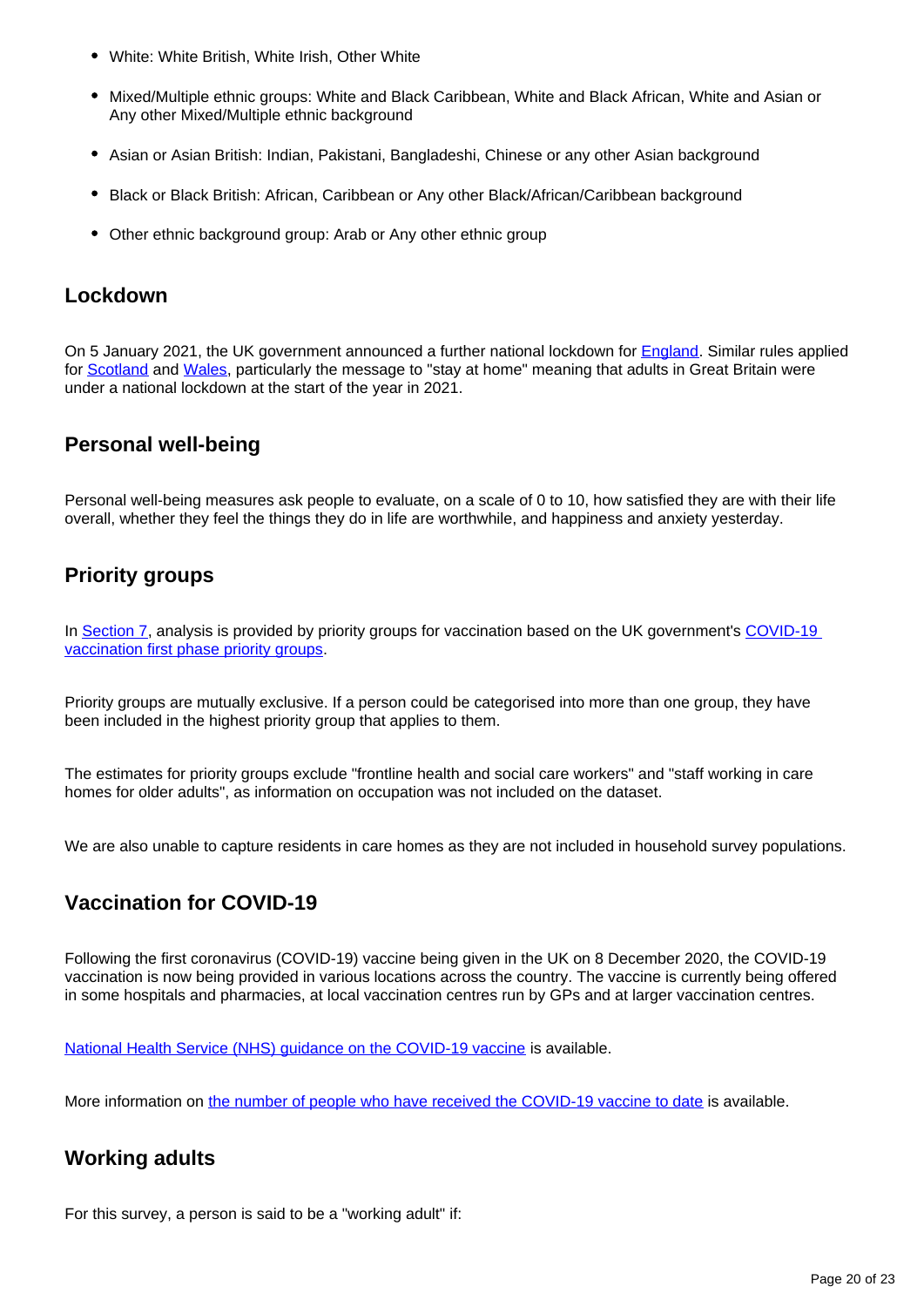- they had a paid job, either as an employee or self-employed
- they did any casual work for payment
- they did any unpaid or voluntary work in the previous week

# <span id="page-20-0"></span>**10 . Measuring the data**

### **Weekly update**

The Opinions and Lifestyle Survey (OPN) is a monthly omnibus survey. In response to the coronavirus (COVID-19) pandemic, we have adapted the OPN to become a weekly survey used to collect data on the impact of the coronavirus on day-to-day life in Great Britain. In the latest wave, 6,030 individuals were sampled, with a response rate of 74% (or 4,484 individuals) for the survey conducted from 20 January to 24 January 2021.

The survey results are weighted to be a nationally representative sample for Great Britain, and data are collected using an online self-completion questionnaire. Individuals who did not want to or were unable to complete the survey online had the opportunity to take part over the phone.

Where changes in results from previous weeks or differences between groups are presented in this bulletin, associated [confidence intervals](https://www.ons.gov.uk/methodology/methodologytopicsandstatisticalconcepts/uncertaintyandhowwemeasureit#confidence-interval), which are included in the [associated datasets,](https://www.ons.gov.uk/peoplepopulationandcommunity/healthandsocialcare/healthandwellbeing/bulletins/coronavirusandthesocialimpactsongreatbritain/29january2021/relateddata) indicate their significance.

Estimates in this bulletin are rounded to the nearest whole number. Where individual answer categories for a question have been combined to provide an estimate, this total may not appear to sum to the total of individual categories because of this rounding.

Estimates of attitudes towards vaccination provided for this week and last week should be used with caution when compared with any weeks prior to this. In the weeks prior to this, adults were asked their likelihood of having the vaccine if offered, but were not specifically asked if they had already been offered or received the vaccine.

## **Sampling**

A sample of 6,030 households was randomly selected from those that had previously completed the Labour Market Survey (LMS). From each household, one adult was selected at random but with unequal probability. Younger people were given higher selection probability than other people because of under-representation in the sample available for the survey. The survey also includes a boosted sample for England, to allow more detailed analysis at a regional level, which are available in the datasets.

## **Weighting**

The responding sample in the week 20 January to 24 January 2021 contained 4,484 individuals (74% response rate). Survey weights were applied to make estimates representative of the population.

Weights were first adjusted for non-response and attrition. Subsequently, the weights were calibrated to satisfy population distributions considering the following factors: sex by age, region, tenure, highest qualification and employment status. For age, sex and region, population totals based on projections of mid-year population estimates for January 2021 were used. The resulting weighted sample is therefore representative of the Great Britain adult population by a number of socio-demographic factors and geography.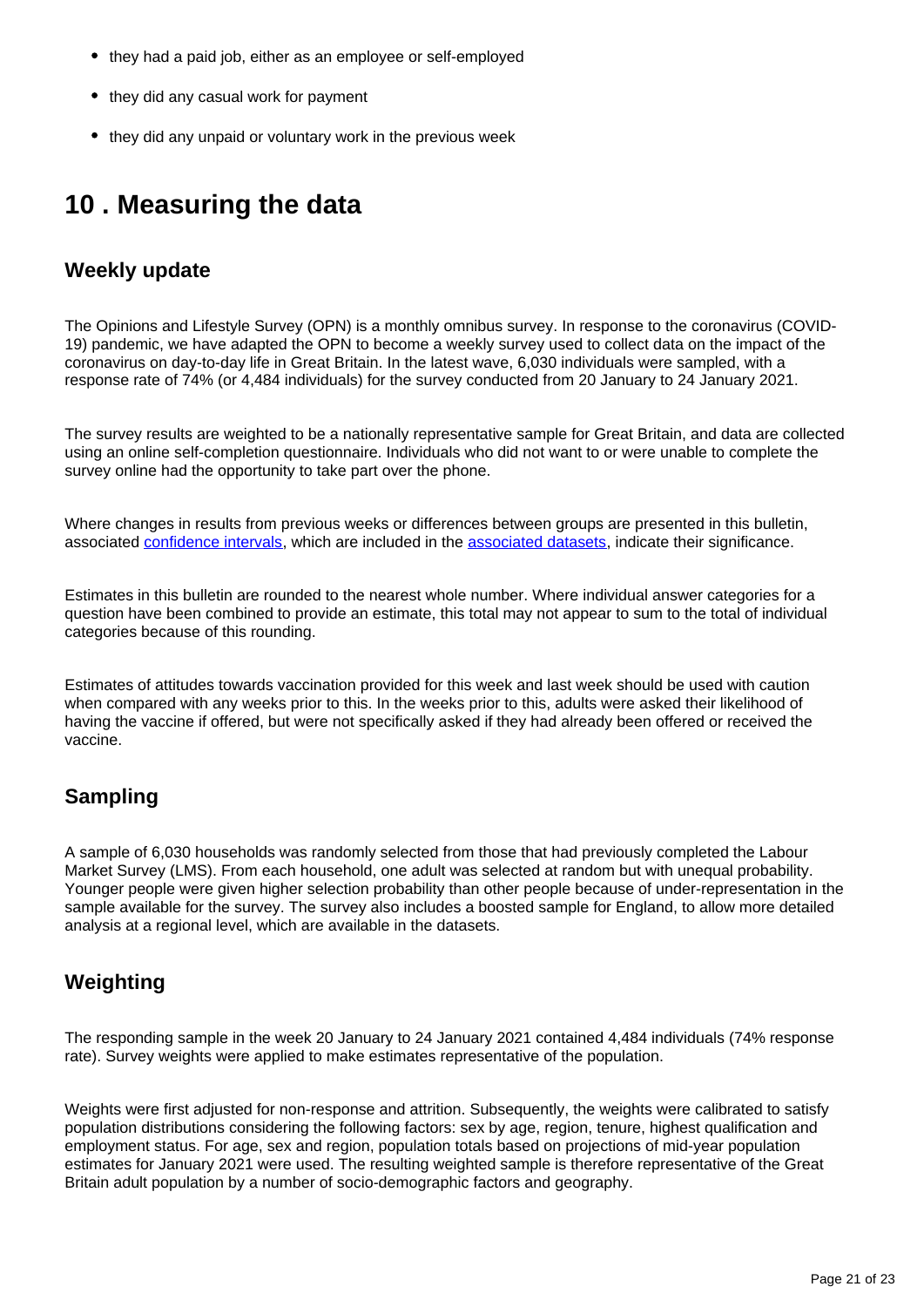## **Attitudes to COVID-19 vaccination: by sub-groups of the population**

The attitudes to vaccination by sub-groups of the population analysis provided in [Section 7](https://www.ons.gov.uk/peoplepopulationandcommunity/healthandsocialcare/healthandwellbeing/bulletins/coronavirusandthesocialimpactsongreatbritain/29january2021#attitudes-to-covid-19-vaccination-by-different-sub-groups-of-the-population) of this report is based on data collected over the period December 2020 to January 2021.

The pooled data comprises four waves of data collection covering the following periods: 10 to 13 December 2020, 16 to 20 December 2020, 22 December 2020 to 3 January 2021, 7 January to 10 January 2021, and included 14,133 adults aged 16 years and over in Great Britain. Pooling four waves of data together increases sample sizes, allowing us to explore vaccine sentiment by detailed sub-groups for the first time.

Households were randomly selected from those that had previously completed the Labour Market Survey. Data were weighted to be representative of adults in Great Britain based on December 2020 population estimates.

Between 7 January and 10 January an extra response option was added to the question, "If a vaccine for the coronavirus (COVID-19) was offered to you, how likely or unlikely would you be to have the vaccine?" - "I have already received the vaccine". Respondents surveyed from 7 January to 10 January who chose this response have been included in the response option "Very likely/fairly likely".

When interpreting the findings in this section, it is important to note that some of the differences between groups (for example, ethnicity and region) could be because of differences in the age profile between sub-groups. The analysis presented in this release uses descriptive statistics, and therefore do not control for other factors. Differences between sub-groups could be because of other factors. For this reason, these estimates should be used with caution.

# <span id="page-21-0"></span>**11 . Strengths and limitations**

The main strengths of the Opinions and Lifestyle Survey (OPN) include:

- it allows for timely production of data and statistics that can respond quickly to changing needs
- it meets data needs: the questionnaire is developed with customer consultation, and design expertise is applied in the development stages
- robust methods are adopted for the survey's sampling and weighting strategies to limit the impact of bias
- quality assurance procedures are undertaken throughout the analysis stages to minimise the risk of error

The main limitations of the OPN include:

- analysis of estimates in Wales and Scotland are based on low sample sizes, and therefore caution should be used with these estimates
- comparisons between periods and groups must be done with caution as estimates are provided from a sample survey; as such, [confidence intervals](https://www.ons.gov.uk/methodology/methodologytopicsandstatisticalconcepts/uncertaintyandhowwemeasureit#confidence-interval) are included in the datasets to present the sampling variability, which should be taken into account when assessing differences between periods, as true differences may not exist